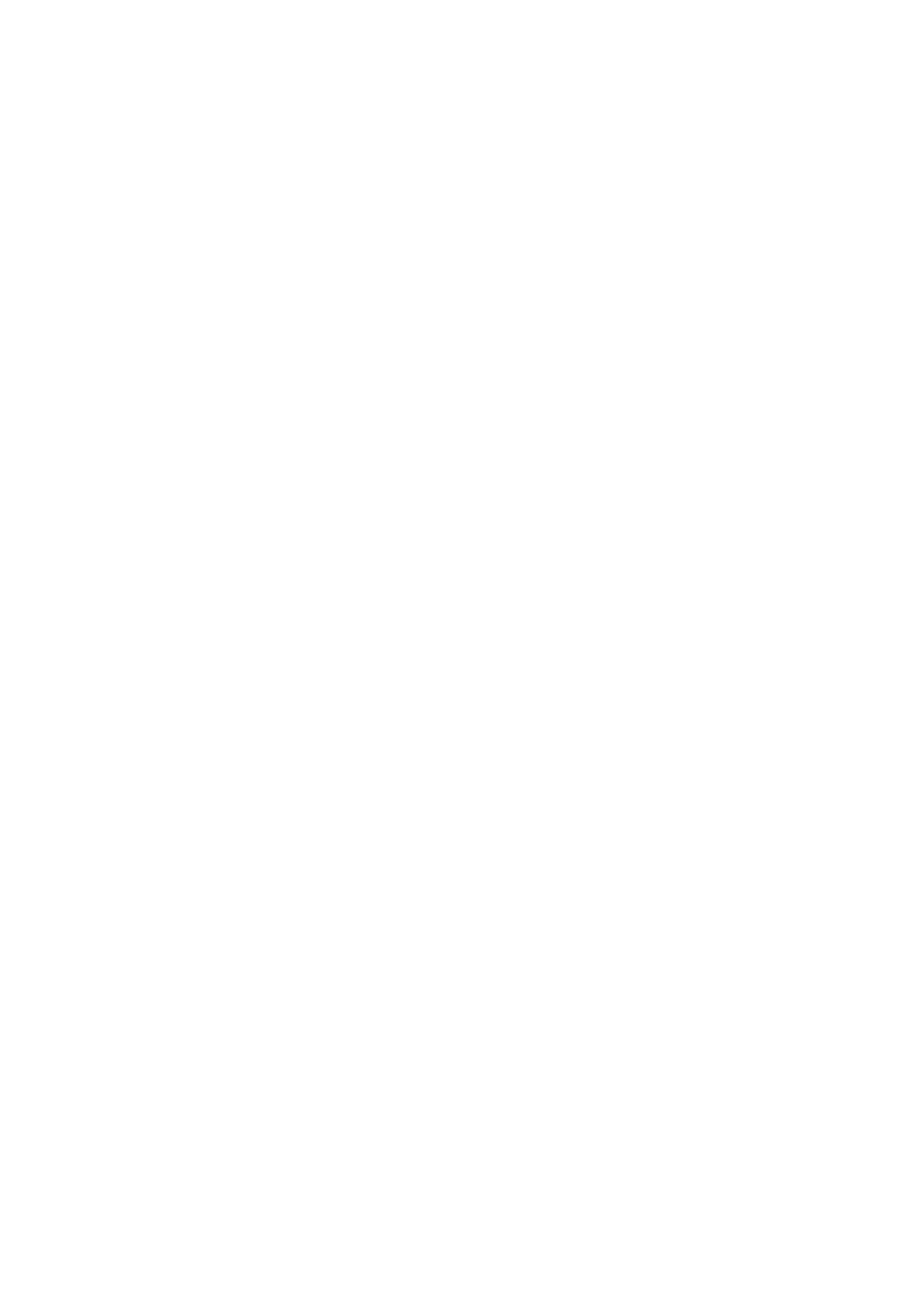## **FOREWORD**

The Junior History Group were invited to give a talk to the Eynsham History Group as part of their 1996-1997 Programme. Eynsham has long been known for its pubs. Like many others I had grown up thinking of pubs as important for many reasons besides the obvious one of a place of refreshment. In Bristol where I grew up, as in many places, bus stops are designated by appropriate pubs. You might go for a ride from The Cross Hands to the Hen & Chicken. You might find out something of the industry of the place from names such as The Miners' Arms or The Shears. Friends meet to play cards, dominoes or darts, sports teams affiliate themselves to particular hostelries and groups such as gardening clubs hold meetings in them. The pub is an essential part of English life and has been for hundreds of years. Therefore it seemed a good idea to make Eynsham's Public Houses a serious subject for research. Editor

*Group members:* Flora Cranmer-Perrier, Hayley Blackwell, Katy Bullard, Helen Greenwood, Louise Henney, David Holland, Tara Hooper, Rebecca Leighton, David Luna, Louise Mahoney, Elizabeth Mittell, Kelly Prlina, Alison Retz, Jack Rossiter, Jenny Rossiter, Jessica Scott, Sam Scott, Matthew Walker, *Associate Member:* Helen Dearing, *Chairman:* Mr E. F. Whelan, *Senior Member:* P. E. Richards

# **ACKNOWLEDGEMENTS**

The Junior History Group wishes to thank The Oxfordshire Archives, The Oxfordshire & Swindon Co-operative Society, Mr T. Woodman, Mrs P. Clifton, Mrs M. Gascoigne, Mr M. Harris, The Chairman and members of Eynsham History Group, Mr P. Keates and the staff of Eynsham Primary School, and many other friends and relations for their help and encouragement.

© Text: Eynsham Junior History Group, 1997 Illustrations are from various sources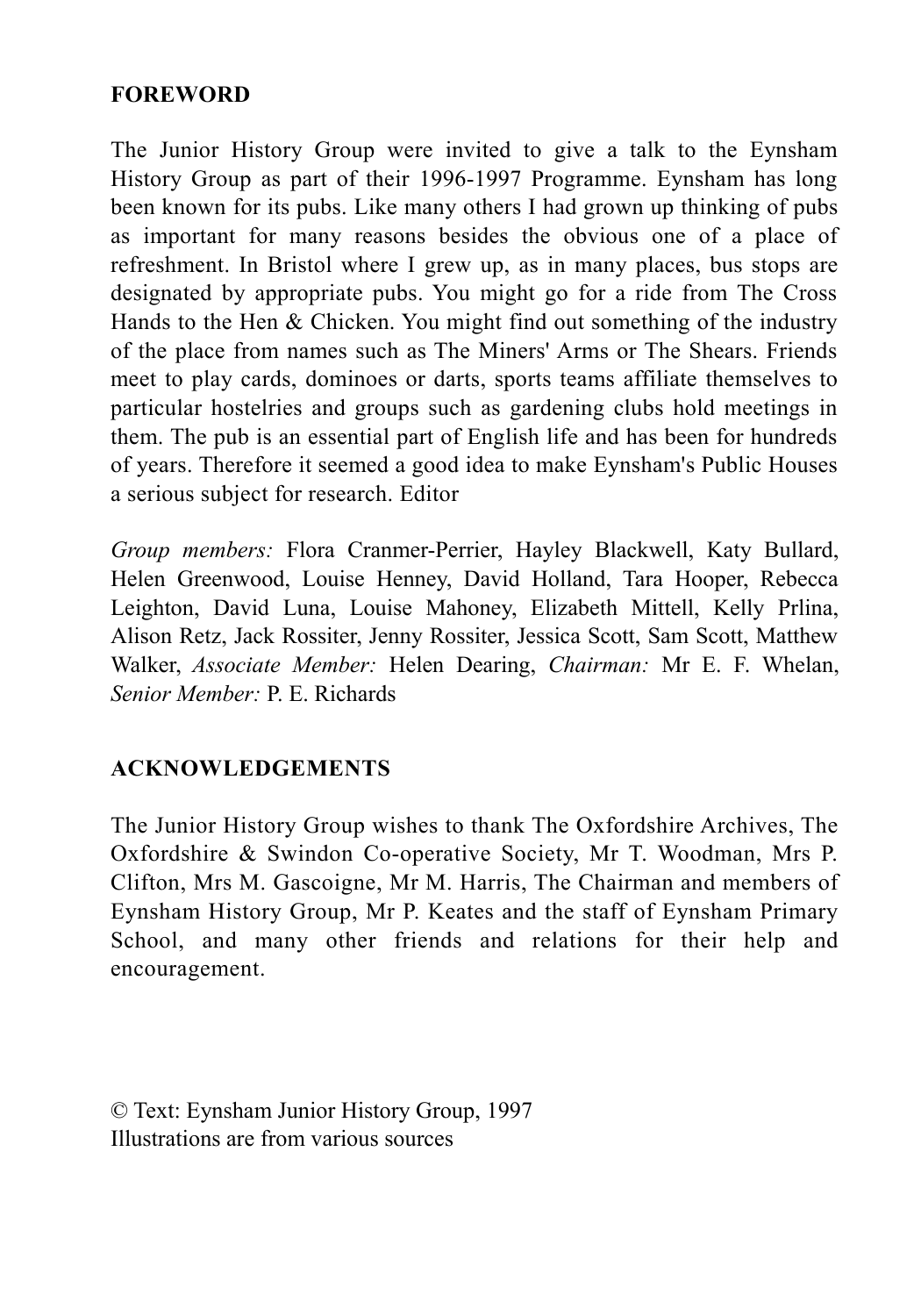## ABBREVIATIONS

 $OA = Ox$  fordshire Archives

#### **REFERENCES**

Angel/Red Lion - OA.4 /1/51: OA.71/1/29: OA.Blake/XV/i/5

Rose & Crown/Haunch of Venison/White Hart: OA.B5/16 /F2 /1-7; OA.B5/16/D/1-20

Swan: OA.B/15/D/1-16; OA.B5/15/F1

Queen's Head: OA.B5/14/D/1-14

Malt Shovel: OA.E305/D/1-17

Britannia/Railway: OA.Misc.Pimm VI/1b-2

Jolly Sportsman: OA.B15/2/L1/31 Talbot: OA.B15/6 /20D/1

Documents relating to Halls Brewery: OA.B15/2/50D/1; OA.B15/2/L1/ 26.

Other material was gathered from *Jackson's Oxford Journal, The Witney Express & Gazette*, Oxfordshire Directories, Parish Records, *The Victoria County History*, and Chamber's *Eynsham Under the Monks* and *The World We Have Lost* by Peter Laslett (Methuen, 1965).

*Good History* is the Journal of the Eynsham Primary School Junior History Group.

All proceeds from the sale of this booklet are for the purchase of history books for the use of the children at Eynsham Primary School.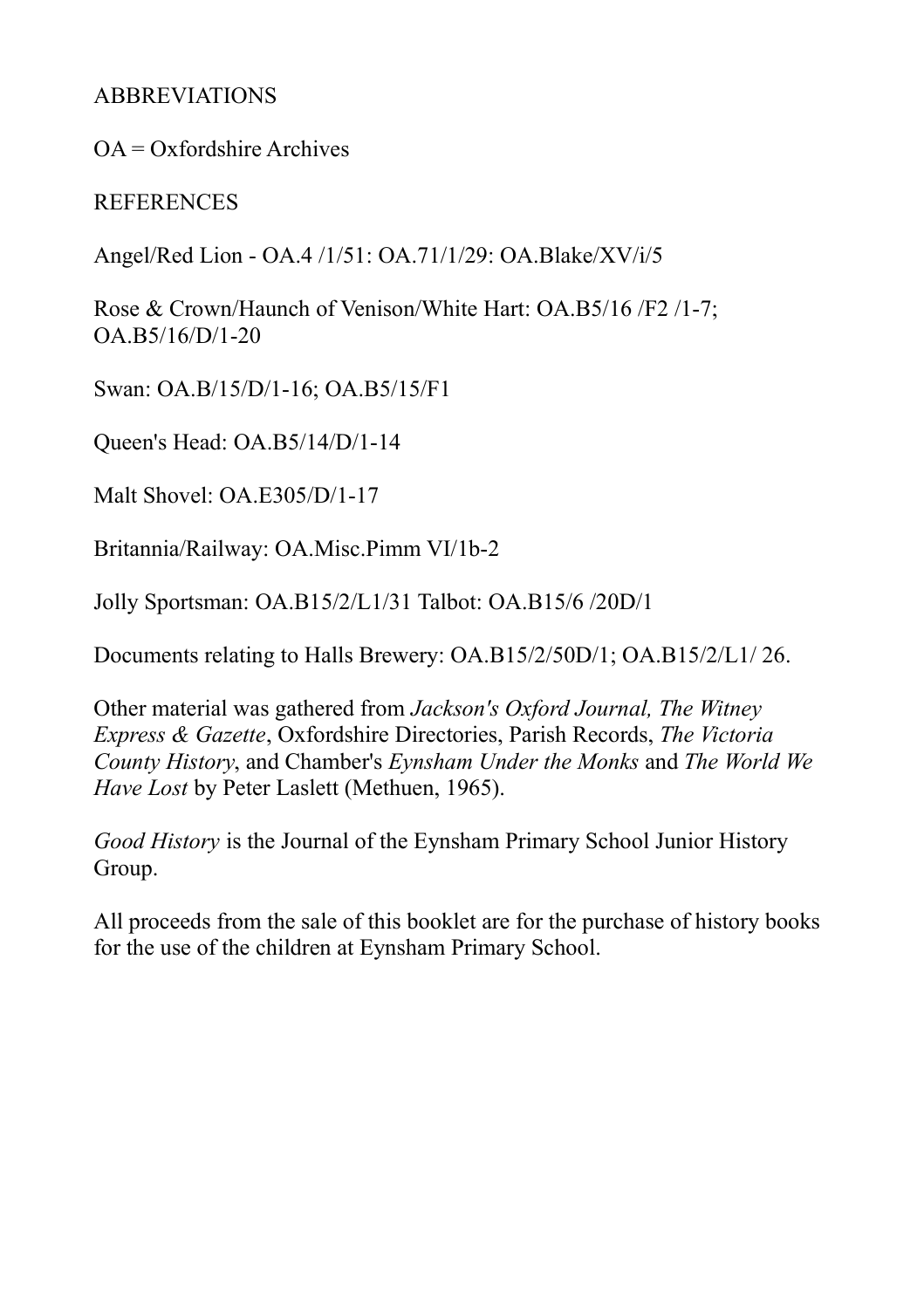# **Do You Remember An Inn?**

The fact that there was at least one inn in Eynsham in the 16th century tells us that it was a town not a village. Generally, in villages, most drinking was done in the cottages of people who had permission from the magistrates to keep an alehouse, on the strict understanding that there was to be no tippling and that no liquor was to change hands during time of divine service.

The alewife, for it was often a widow brewing for sale what most women had to brew for their own households, did not even have to have a painted sign. For one thing not many people could read. All she had to do was to hang a bush outside her door.

Inns were important for travellers; a place where they could stop on their long slow journeys to rest, take refreshment or stay the night while horses were rested or changed.

Eynsham was on the important route westward from London. Travellers were probably glad of a rest, particularly if they had just experienced the ordeal of crossing the Thames.

#### **THE RED LION**

The first date found for an innkeeper in Eynsham is 1587. This was Robert Browne who died in 1604 and from his will it can be seen that he intended to leave the inn called 'the signe of the Angel' first to his wife Margaret and then to his son, Edward or if he died to his daughters Joan and Alice. However, a document dated 1637 shows that a man called Hugh Wise had then become owner of this inn and he left it with 'all cupboards, furnace, brewing vessels, planche (which seems to be a slab of metal or stone) racks, mangers and all other household stuff as is now belonging to the said inn' to his son, when he should reach to the age of 24.

In the 18th century the inn was used for cockfights, auction sales, and important meetings such as the one in January 1781 to discuss the Enclosure of Eynsham Heath. *Jackson's Oxford Journal* reports several cockfights in the 1780's. One in 1789 was between the gentlemen of Eynsham and Oxford when the 'feeders' were Messrs Inott and Johnson. Presumably they were the men who set up the cocks to face one another. In 1800 the inn seems to have come into the hands of the Morrell family. A document dated April 1801 speaks of an 'inn formerly called or known by the name of the Angel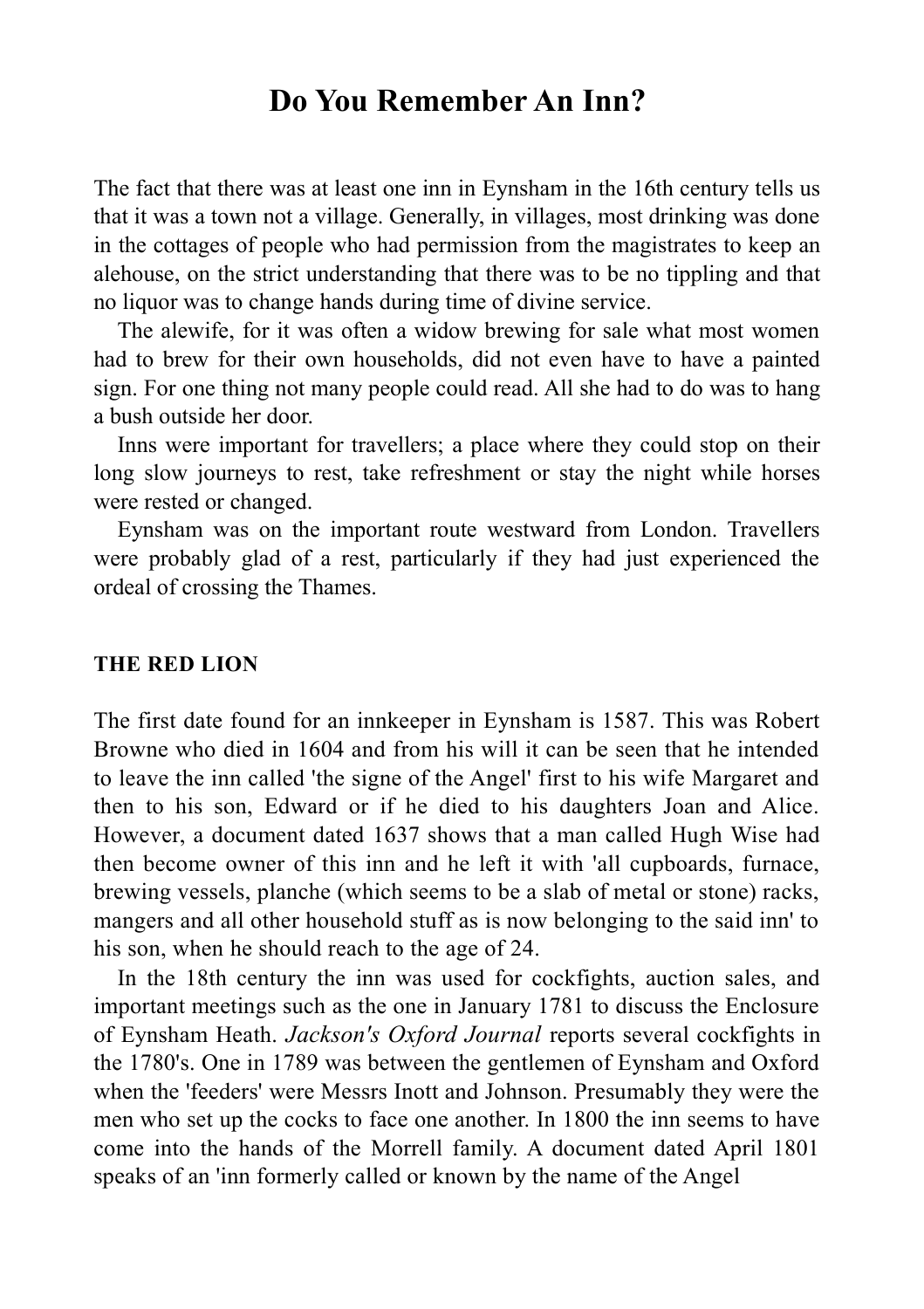

Fig. 1. Eynsham Cross and The Red Lion in 1878 (© Oxford Mail).

and since and now called or known by the name of The Red Lion' which it has continued to be called, although in one Directory dated 1850 it was called The Old Red Lion. The name change seems to have taken place in about the middle of the 18th century.From the Directories it is possible to discover something about the landlords from 1842, the first being one John Williams. From 1846 to 1850 it was held by Charles Rouse and was described as a commercial hotel. For the next four years Mr George Blake was there. During the 1860's the Directories do not quite agree on who was landlord or when, as the names of William Ellis and William Kearsey overlap. Then in 1869 came Joseph Kearsey, whom we assume was William Kearsey's son.

More information came from old copies of the *Witney Gazette.* The Red Lion seemed to be quite a rough pub with men getting drunk and fighting, and the landlord himself getting into trouble. In 1875 he was charged with keeping licensed premises open out of hours and in 1881 he was charged with having unjust measures in his possession.

Public Houses were also used for the holding of inquests and in the *Witney Gazette* of 16 June 1881 there is a report of an inquest held at The Red Lion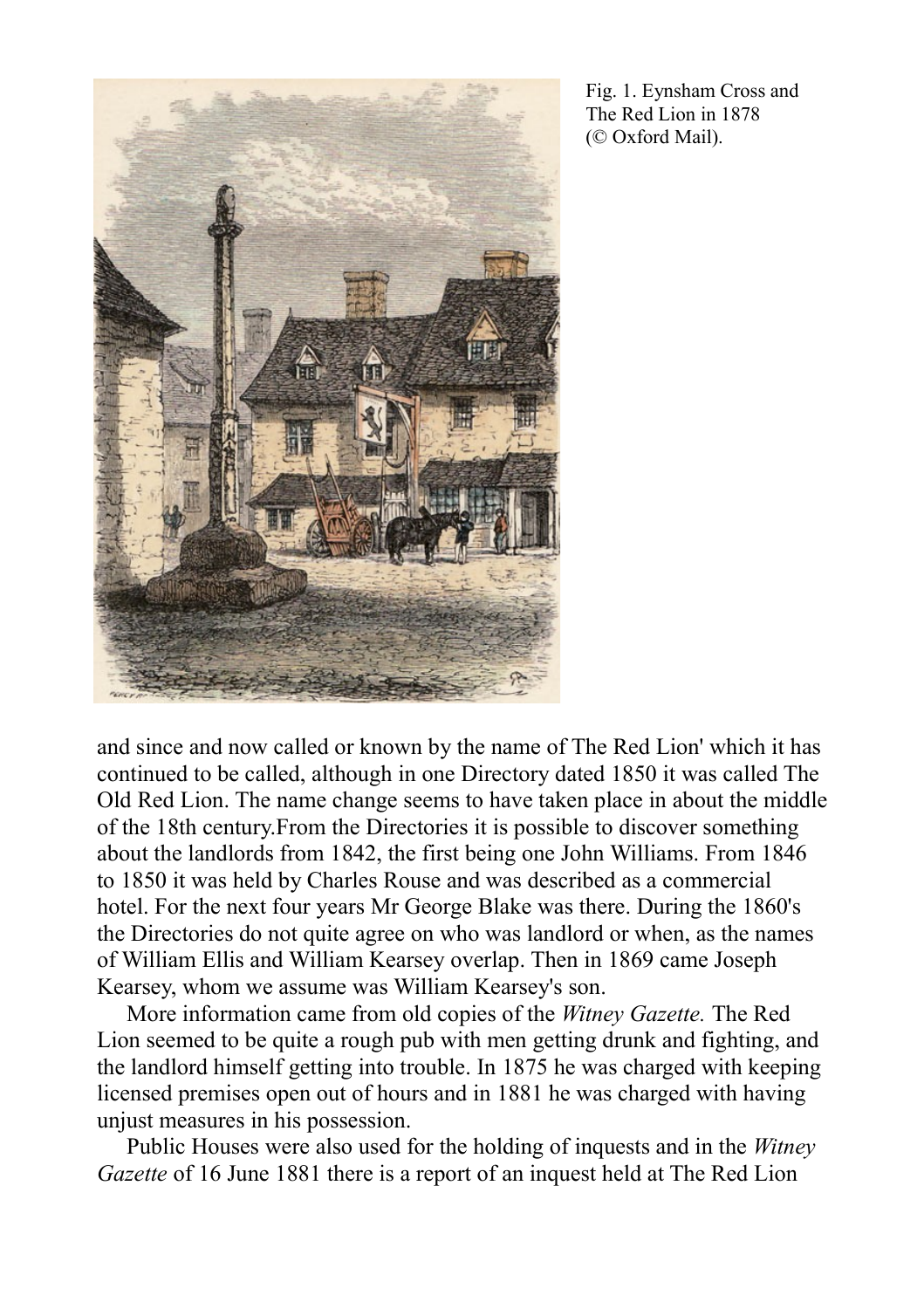

Fig. 2. Eynsham Cross and the Red Lion, *c.* 1880. (Photograph by Henry Taunt, sourced through Oxford Central Libraries.)

on the body of one Richard Brooks who met his death through being knocked down by a runaway horse on the race course at the Whit week fair. From evidence it appeared that the deceased was a farmer and dealer from Uxbridge Moor Farm. He had an invitation to visit his brother-in-law, Joseph Kearsey, at Eynsham. On the Monday he went to the Sports and about 3 o'clock in the afternoon a pony driven by two Oxford Collegians was startled by the Witney Band. The trap was thrown over and the pony got loose. The deceased and a lady were knocked down by it. The lady was not hurt much but the deceased had five rib fractures which penetrated the lung and the breast bone was also broken, and from which injuries he died about 10 o'clock the same night. A verdict of being accidentally killed was given.

Joseph Kearsey was followed by William Preston and in his time the inn was noted for having good stabling and a lockup coachhouse. It was also in his time that the inn became the Headquarters of the Cyclists' Touring Club. His granddaughter, Mrs Gascoigne Snr, still lives in the village.

In 1957, as reported in *The Oxford Mail* The Red Lion was still noted for its sporting connections, with the landlord, Mr Harris, claiming it to be the only place in the area where they still played the ancient game of 'Tipit', a sort of variant of hunt the slipper, played with a threepenny bit. It was also said to be the great domino and cribbage centre of Eynsham.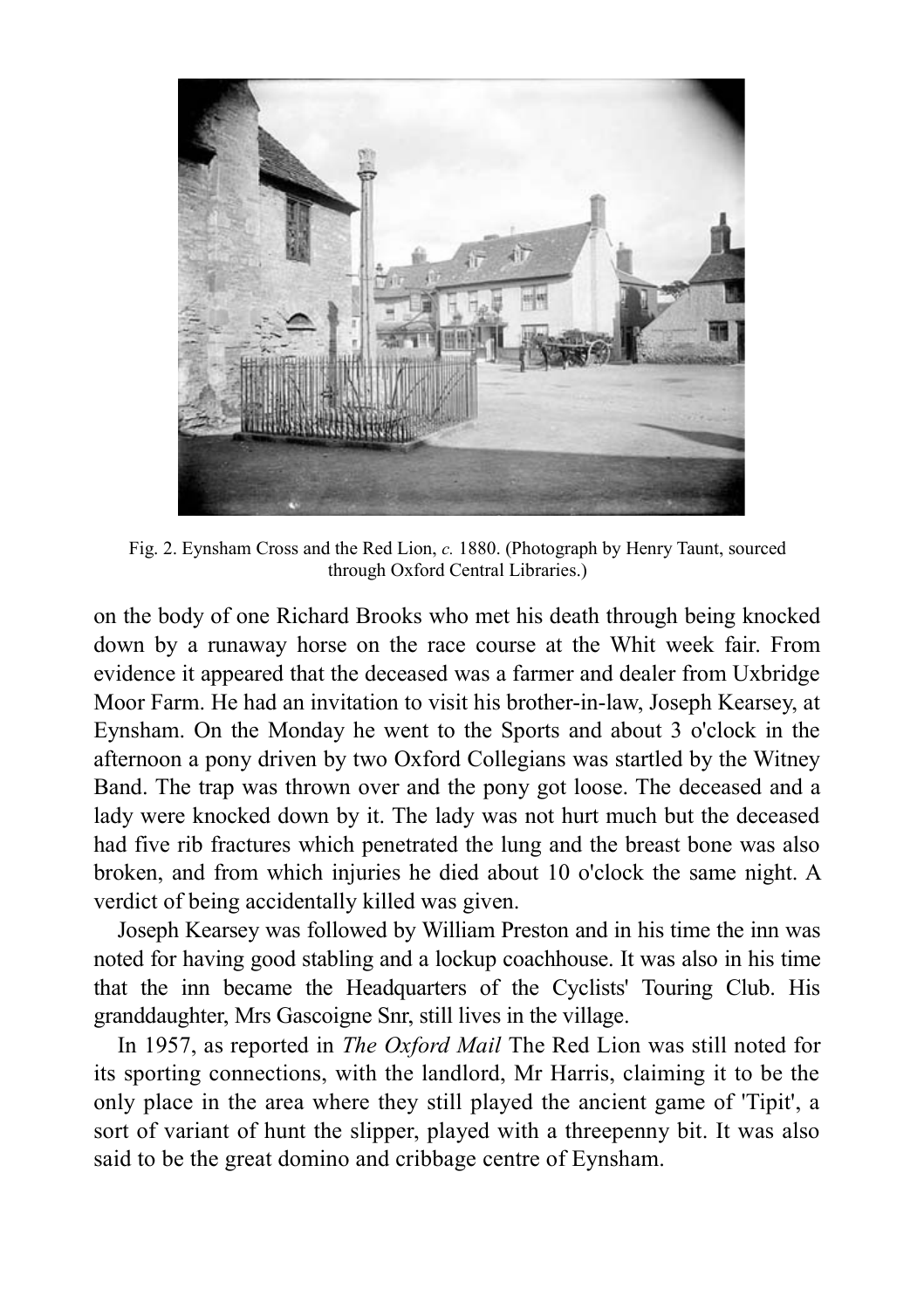It was the headquarters of the Foresters & Ancient Order of the Buffaloes as well as the Eynsham Football Club. It had also been the headquarters of the Cricket Club and at that time the walls of the bar were decorated with photographs of Eynsham cricket and football teams going back for a considerable number of years. Above the bar were a number of silver cups for darts, dominoes and bar billiards, rather gentler sport than the cockfighting of the 18th century.

#### **THE WHITE HART**

Another very old and still extant inn is The White Hart, which has also had a variety of names. In the 13th century (1215) Adam, Abbot of Eynsham, opened up a large portion of land to the north-east of the village so that it could be divided up and let to tenants. It came be to called 'New Land'. It had its own headman and court. The holdings were subject to ground rent, and fees were payable when holdings changed hands. The court collected rents and fees and judged wrongdoings. The building or hall in which the court conducted its business has now become the premises which we know as 'The White Hart'.

There is reference in 1366, to a building or hall, occupied by Thomas Scherman, which appears over the centuries to have been extensively altered. From Mr David Conquest, who retired as landlord in 1997 it was learnt that the premises had evidently been one large hall open right to the roof. A survey a few years ago showed that some of the original roof timbers were encrusted with soot, showing that there had been a central open fire from which the smoke found its way out through vent holes in the roof. A first floor had been inserted probably in the 17th century.

In the 1750's the eastern part belonged to the Day family who let it to a tenant, Francis Ladsen. He licensed it as the Rose & Crown. Then in 1785 John May bought it and licensed it as the Haunch of Venison. It was not until 1835 that it finally became the White Hart. It was the meeting place of the Newland Courts until the 20th century.

For a time in the 19th century the eastern end was used as a grocer's shop. In the 1851 Census, William Davis, who was then landlord of the White Hart, is described as being a grocer, aged 37. By 1854 he was dead, though there is no account of the cause of death.

With the improvements in roads, an increasing number of coaches passed through Eynsham so in 1828 a stable block was built at the rear and it became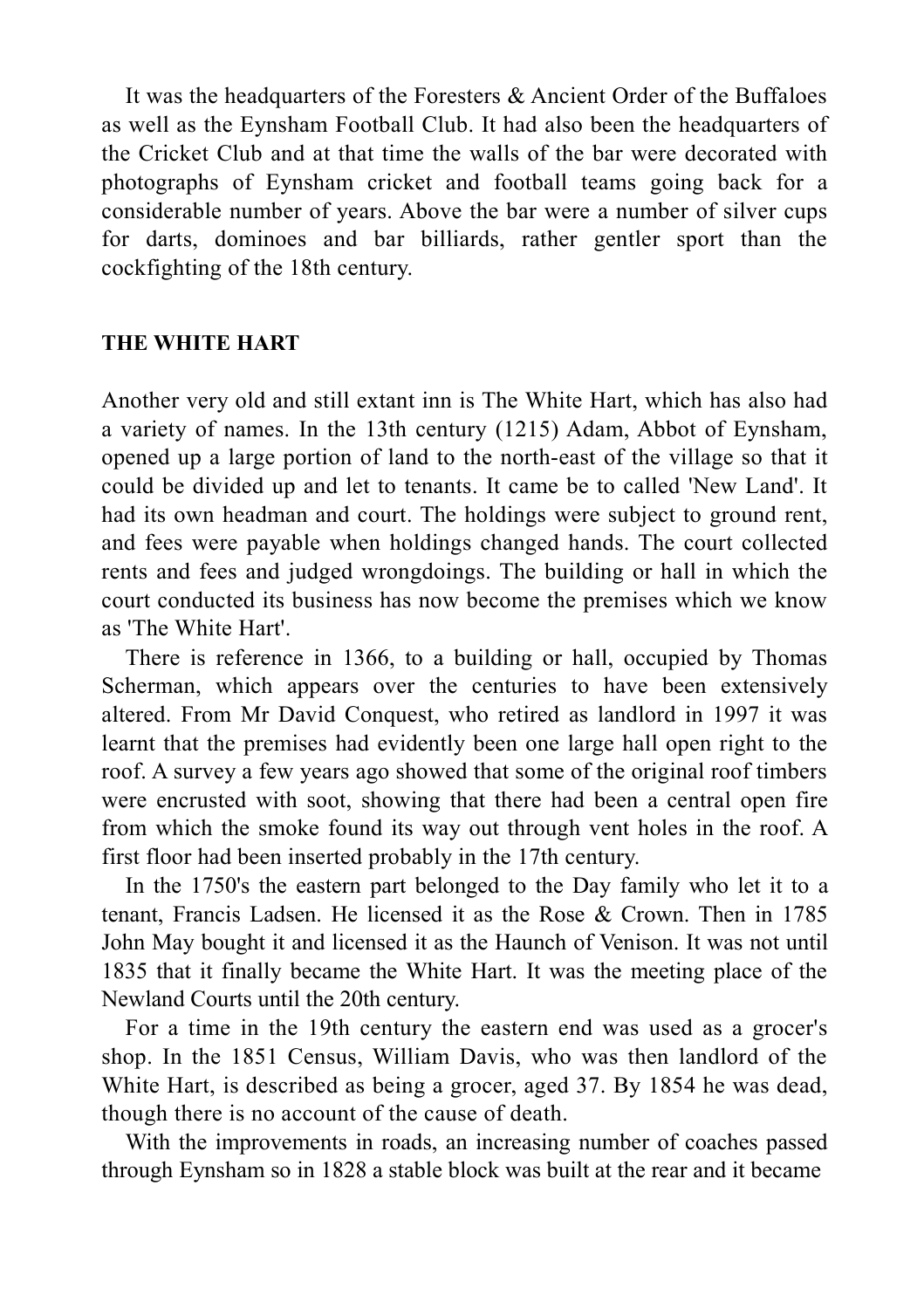a coaching inn. In 1849 it was sold for £510 and was described as having: four bedrooms, a parlour, a tap room, a pantry, cellar, brewhouse, skittle alley, grocer's shop, piggery and stables.

#### **THE SWAN**

Another coaching inn was The Swan. It was noted that often inns were owned by people as property holdings and that the landlords were just tenants, rather as pubs, which are owned by breweries, operate today.

In 1720 The Swan was owned by the Cracklow family but the victualler, the man actually running the inn, was a William Handshall. In her will of 1752 Ann Ayres, who is described in another document as William Cracklow's widow, leaves the property to her brother Robert Jeeves but it also says that the landlord is now one Robert Andrews. Until the end of the 18th century the inn seemed to be owned by descendants of the Jeeves family until it was sold in 1806. By then a Robert Davies was landlord. At the beginning of the 19th century it belonged to the Druce family but in 1862 it passed into the hands of Clinch's Brewery of Witney for the sum of £1,000.

In 1850 William Lord, a publican from Devon, came to The Swan. The 1851 census shows that he was born in Exeter, was 63 years old, had a 40yearold son, also called William, and a 36-year-old daughter called Sarah who had the same name as her mother. Previously William Lord had been landlord of The Herd of Swine at Curbridge. As nowadays publicans moved around from one inn to another.

Next came Thomas Dolley. He and his wife were there for a long time as we learn from a piece from the *Witney Express & Gazette* of 27 April 1871. It reported the decease of Mr Thomas Augustine Dolley, for some 20 years proprietor of The Swan Inn and also for a long period the esteemed Band Master of the Queen's Own Regiment of Oxfordshire, Yeoman Cavalry. It appears that on the Friday afternoon before, Mr Dolley (who had been suffering from a disease of the heart and pressure on the brain) went to .oxford, accompanied by his wife, and while transacting business at the County Hall he was seized with a fit, from which, however, he soon recovered. He shortly afterwards left and was proceeding along the New Road, apparently in his accustomed health, when he had a second attack and fell down in the street in an unconscious state. He was immediately taken up and removed to the Radcliffe Infirmary but never rallied and died before reaching the Institution. His wife Mrs Sarah Emma Dolley carried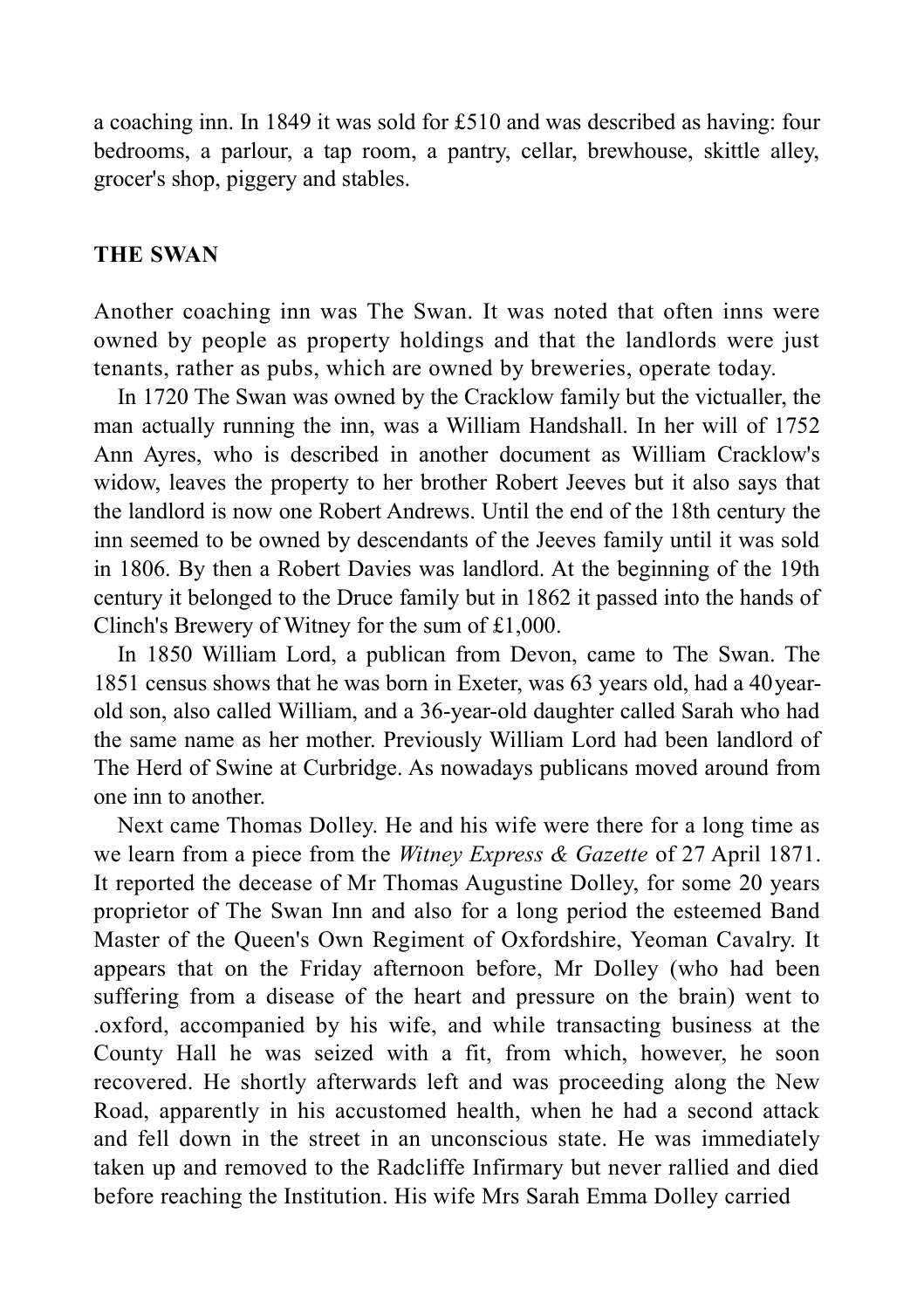on running the 'commercial inn and posting house' for at least another seven years.

By 1891 it was in the hands of William Brice Howe and he kept 'very good accommodation for cyclists, boating and fishing parties'.

Other inns came into being during the 19th century. Those that still exist are The Queen's Head, The Newlands, The Star and The Jolly Sportsman.

#### **THE QUEEN'S HEAD**

The first directory reference to The Queen's Head is in 1850 when Richard Bridges is described as a beer retailer. In Jackson's Oxford Journal we read that during the 'calamitous fire' of 1854 the fire spread to 'a skittle alley, brewhouse and outhouse occupied by Mr Bridges, landlord of the Queen's Head, and belonging to Mr Akerman of Wytham'. The property remained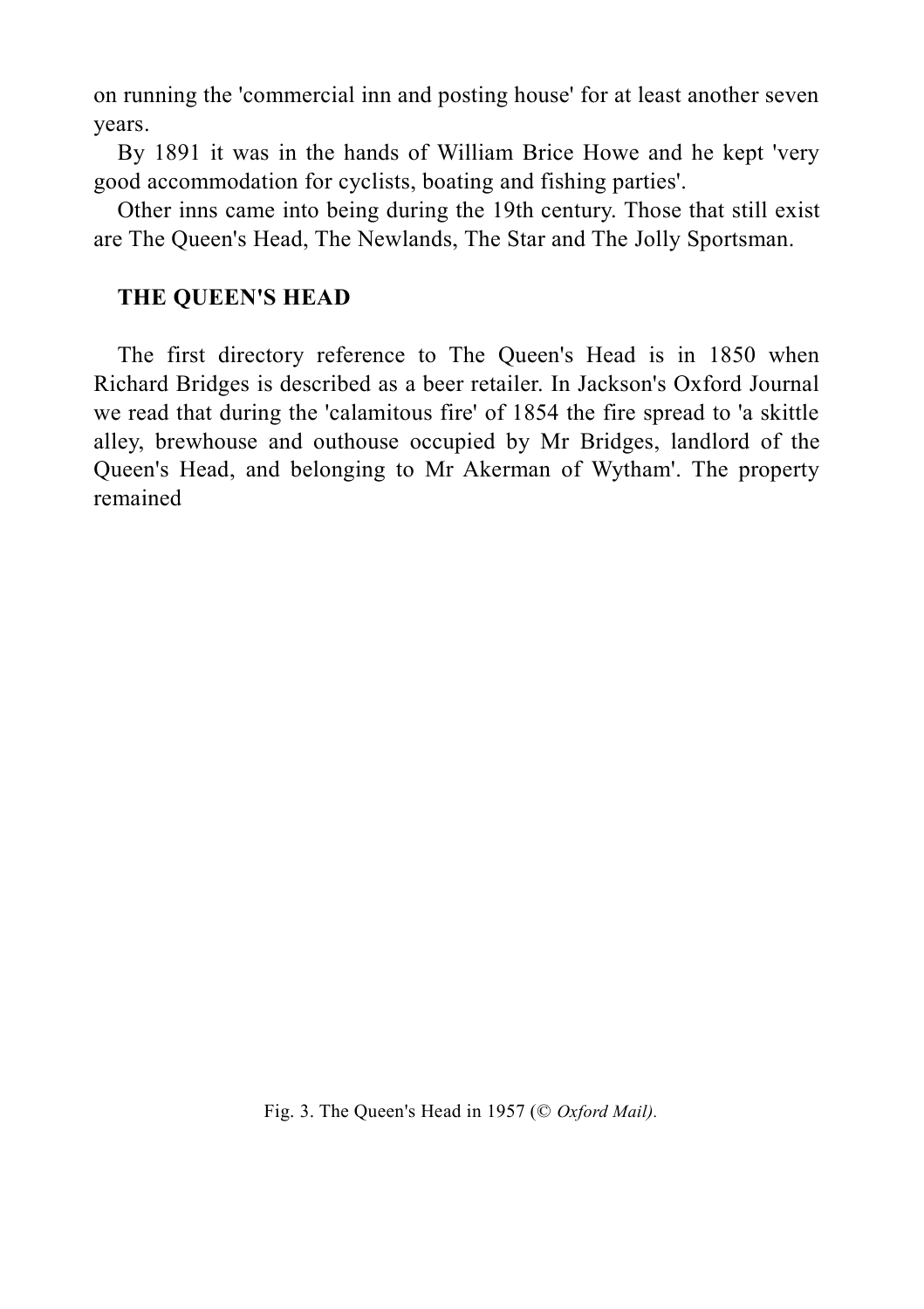in the Akerman family until about the time of the First World War with a number of different landlords.

In 1874 Edward Viner was the landlord and he came to a sad end. In the *Witney Gazette* of 3 July 1884 it was reported that 'Friday last a man named Edward Viner of the Queen's Head fell from a haystack and sustained a serious injury. He was immediately conveyed to the infirmary but apparently died before he got there.' As with the case of the Dolleys at The Swan, Mrs Viner took her husband's place and was there for a number of years.

In 1914 the premises were described as being let to Messrs Morrells Trustees, Lion Brewery, Oxford but the land was all part of the 'New Land' and controlled by the Courts Baron of Newland well into this century.

The Queen's Head was another inn selected for attention by the *Oxford Mail* in 1957. Here they commented on the skill and enthusiasm of the landlord, Mr John Thornton, as an amateur flower grower. He had The Queen's Head for over 10 years. At that time much of the custom came from Oxfordshire business men and some Americans from Brize Norton. It was the headquarters of the Eynsham Cricket Club. It also had a completely separate room for darts and claimed to be the only Eynsham pub where they played shove-ha'penny.

### **THE STAR**

Jason Bowerman, plasterer, is the first landlord of The Star referred to in the Directories in 1863. He was succeeded by Josiah Wall, jun., 1869, and George Green, 1876. But in 1880 a more colourful character, Thomas Messenger, appears. He was born in 1842 and was noted in the 1881 census as being a general gardener as well as a publican. In 1880 he was accused of receiving stolen oats worth 8/- but the case was dismissed. However, like Joseph Kearsey of The Red Lion he was found to have unjust measures in September 1881 and was fined.

The Star Inn appeared in the papers again in 1884 when one Edwin Pullin was charged with stealing money and tobacco from Thomas Messenger. Mrs Sarah Messenger was a witness to the crime. Edwin Pullin pleaded guilty but said he had done it as a joke. However, he probably didn't think his fine of £1 was a joke.

In 1907 Albert Breakspear was landlord and he was remembered by Jim Evans in some of his reminiscences. Now The Star is important for its football team and as the place from where the Carnival starts.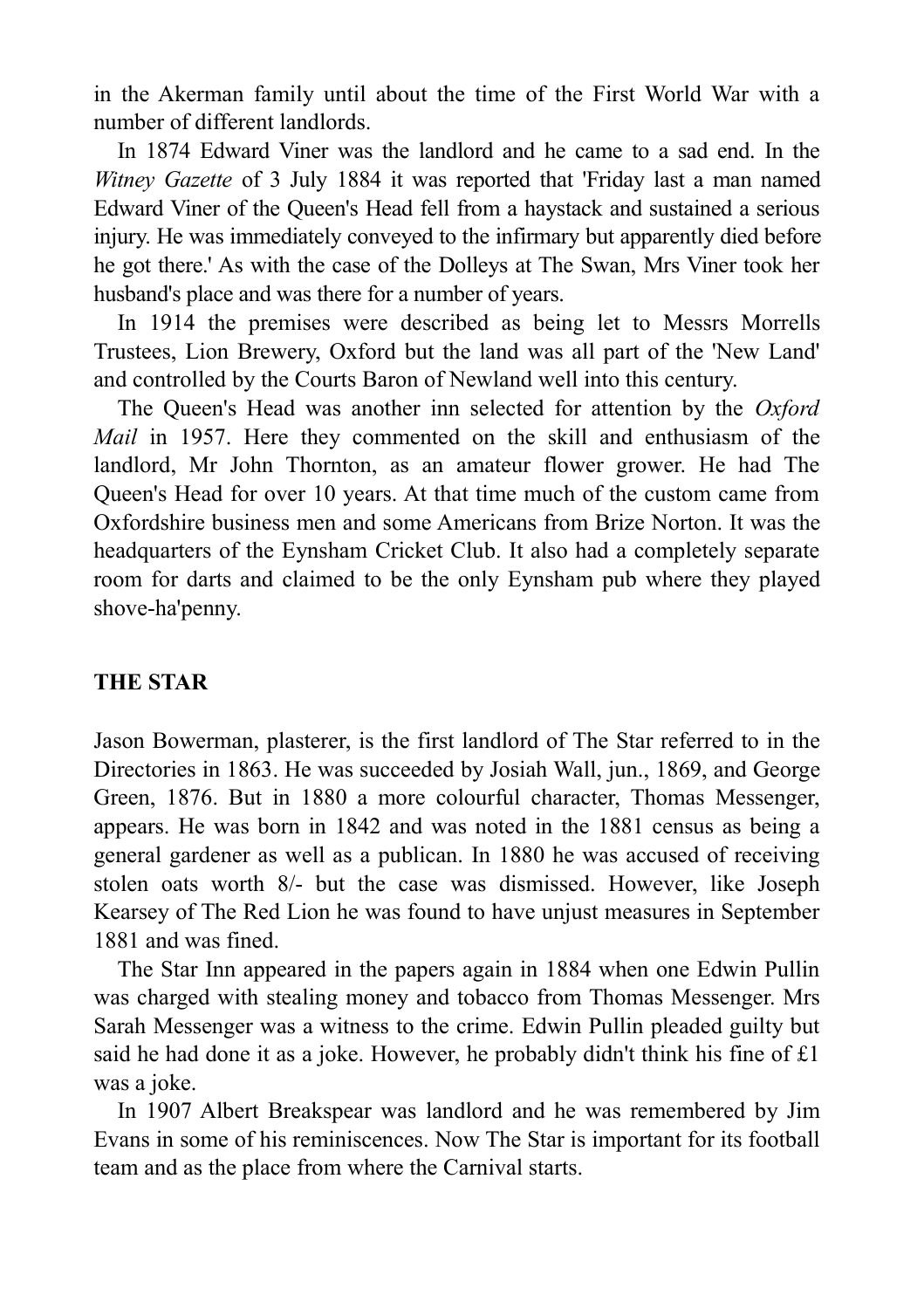#### **THE NEWLANDS**

At The Newlands Inn, (at one time the Newland) the present landlord, Mr Nicholas Godden, suggested that the original building dates from about 1580, but it did not become a pub until sometime in the 1860s.

In the 19th century it had been two cottages, one large corner building and a much smaller one on the west side that is now used as the dining room area of the inn. There is a large cellar and the ground floor is stone flagged. The walls of the public bar are panelled in pine wood. Some of the inner dividing walls are of wattle and daub construction. The roof had originally been thatched but was later tiled and then in 1935 it was slated. Inside many traces of the old parts of the building can be seen. A window at the rear has been bricked up, presumably after the introduction of a window tax in 1696 and a bread oven can still be seen in the west wall of what was the small cottage.

In the public bar is a rather special clock with this interesting notice: *TAVERN CLOCK: In the 18th century improving coaching facilities required inns to have reliable time pieces. In 1797 a tax was imposed on all clocks or time keepers 5/- a year on every clock, 10/ each on gold watches and 2/6d on silver watches. Villagers thought it cheaper to use the inn's clock. The Tavern or Coaching Clock thus increased in popularity and became known as the Act of Parliament Clock. The Act was repealed in 1798.*

Eymort  $\mathcal{S}_{e}$ /-17<sup>4</sup> $(908)$ hereby Certify that W. sulaw to per und to foll Als Opinishophan

Fig. 4. Certificate signed by Dr Cruikshank excusing Thomas Hanks from work.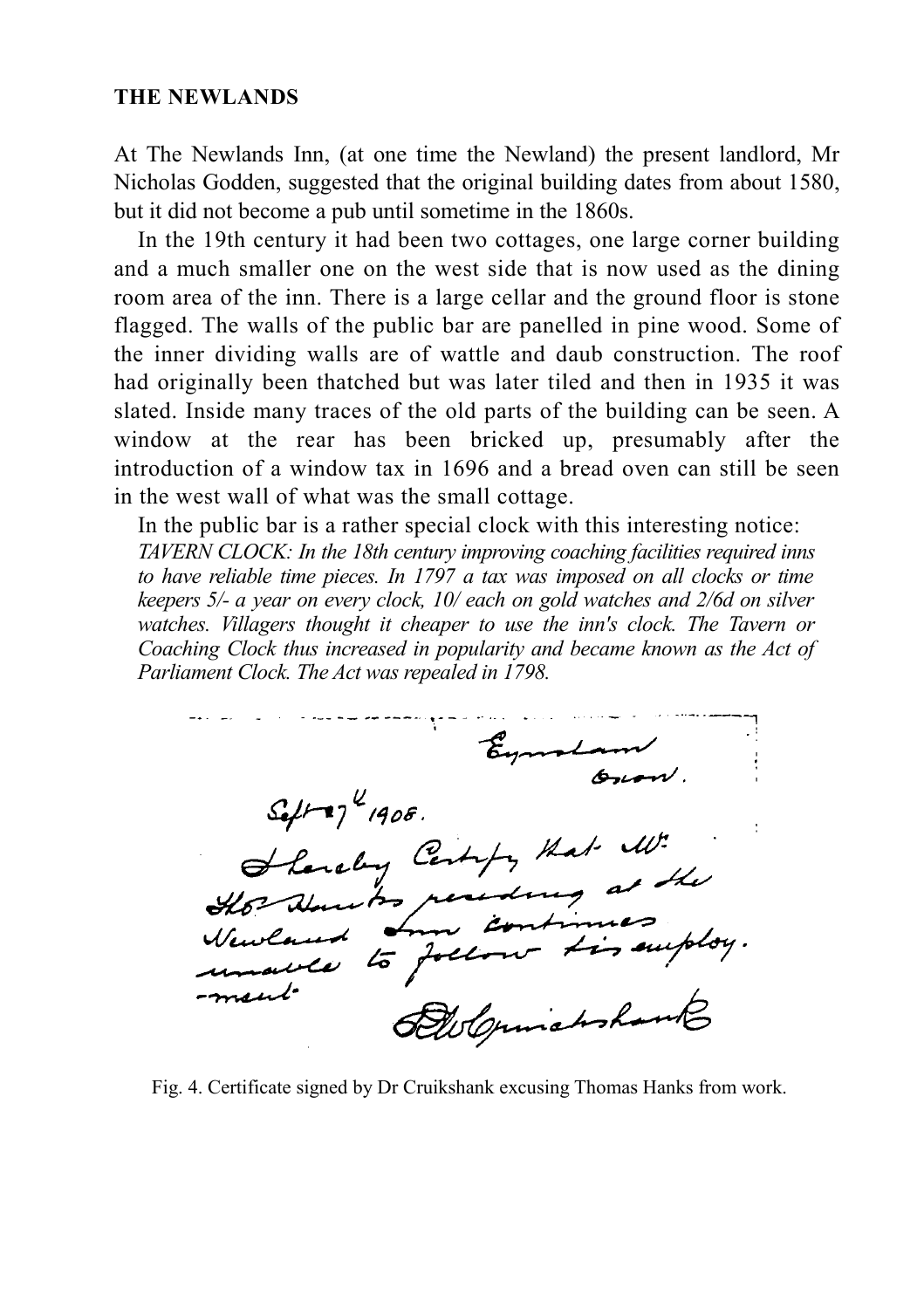Mrs Temperance Hawtin, now aged 93, remembers being taken as a child to see her grandparents, Mr & Mrs Hanks, when they ran the Newlands Inn. When her grandparents retired one of her aunts, Mrs Capel, took over. Thomas Hanks first appears in the Directories in 1874 and Arthur Edward Capel appears in 1915. It appears from certificates signed by Dr Cruickshank that Thomas Hanks was off work in September 1908 and February 1909.

#### **THE JOLLY SPORTSMAN**

According to Mr Frank Driver who was landlord of The Jolly Sportsman in 1957, this pub dates from the 1600's; however, the earliest reference traced is the granting of a licence to Frederick Durbridge in 1875. Undoubtedly the building is old but whether it has been an inn all its life is open to question.

In the *Witney Express* of 5 February 1880 Jabez Wall of Burford, a rope manufacturer, was summoned by complaint of the Rural Sanitary Authority that water in the well at The Jolly Sportsman, Eynsham, of which he was the owner, was polluted, and there was an Order made to close the well permanently. In 1887 the inn still seemed to have been owned by the Wall family and John Wall, described as a rick cloth manufacturer was landlord.



Fig. 5. The Jolly Sportsman in 2005 (image added later)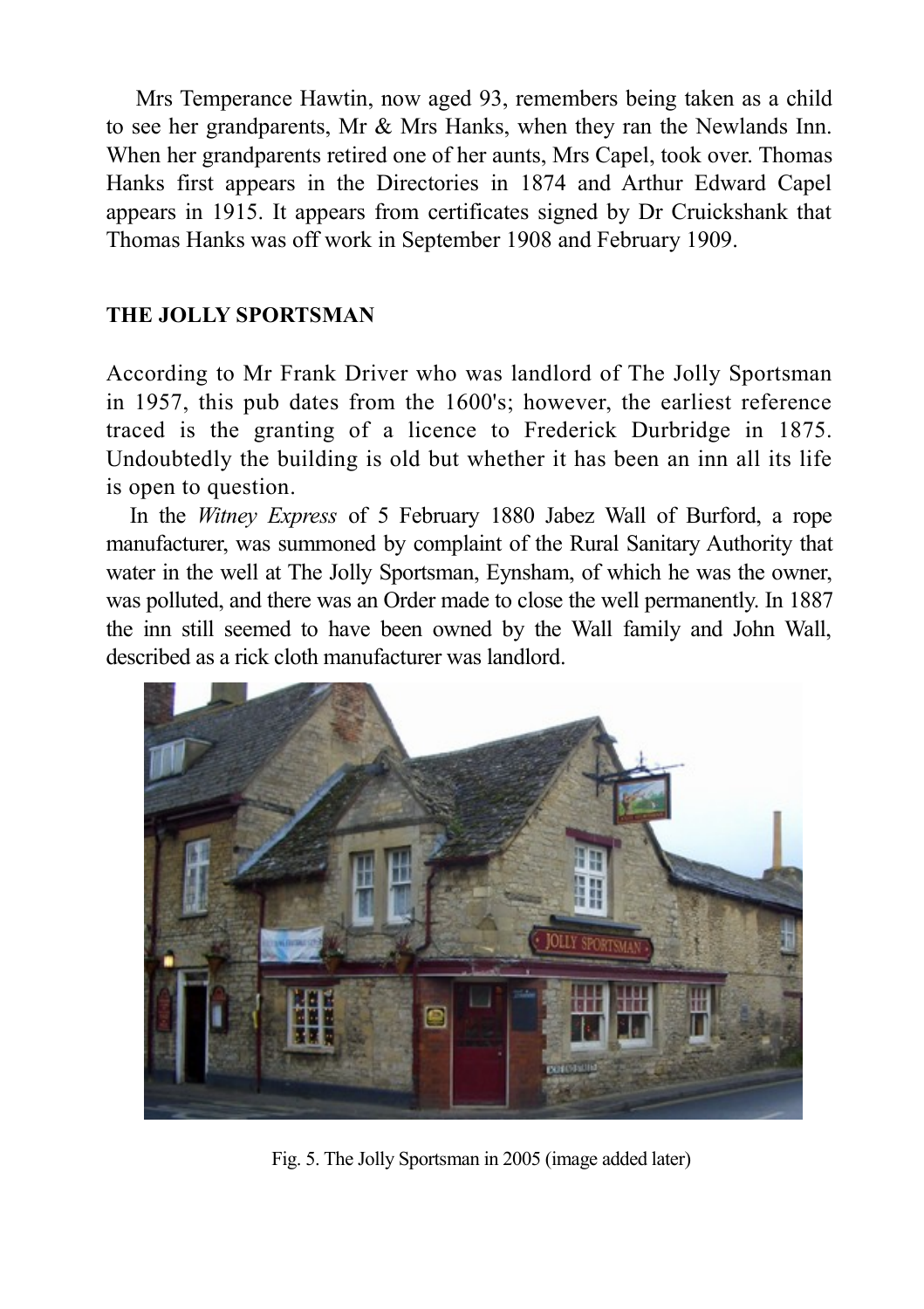By 1910 Halls Brewery of Oxford owned the property and used it as one of its licensed houses to secure a £32,000 loan. They had bought it from the Wall family in 1901. In the details of a document it mentions the pump in the yard behind the inn which was also for the use of neighbouring property.

In an article on Eynsham inns written in the Oxford Mail in July 1957 a 200 year-old Spanish gun is described as hanging on a wall as part of the decor but today the landlord knows nothing about it. It has been learnt, however, that the gun was still there in the early 1960's. It was then described as a musket, but one day a customer noted that the gun had disappeared. It was explained by the barman that it had been sold. Apparently, a customer had come into the pub and admired the gun and offered to buy it for £120. As it had only been valued on the inventory of the pub at £5, there was too great a temptation to make some money and it was never seen again.

Another customer's story is the one about the large wardrobe that had to be left downstairs in the bar until the roof was taken off for repairs and it was finally put into a bedroom through the roof!

It was a pub with a reputation for 'live music' which meant, in the 1950's, piano playing!

#### **LOST PUBS**

Over the hundreds of years, a number of pubs have changed their names and survived but there are a number of pubs which are truly lost, some only remaining as a single reference. Such is The Black Boy that appears to have been an alehouse at least in 1674 and is mentioned in John Paty's will of that date. The Eagle and Child is referred to in the Victoria County History as being last noted in the 17th century. The Eagle and Child were part of the Stanley arms. The Green Dragon, noted in the 1650 survey (see Dr Atkins' article in Eynsham Record No. 6) which later became The George & Dragon, was another early faller. Chambers suggests the old inn building, which is now the Co-op, may at one time have been a Court House.

It became The George & Dragon in the 18th century when it was held by the Meads family, but it was closed by 1780, with the last reference in the Quarter Sessions Victuallers Recognizances being in 1777 when William Meads was granted a licence. The interesting thing about Mr Meads is that he appears in the list of school masters of the Bartholomew school during the period 1786-1797, receiving a salary of £10. 17/- per annum. He was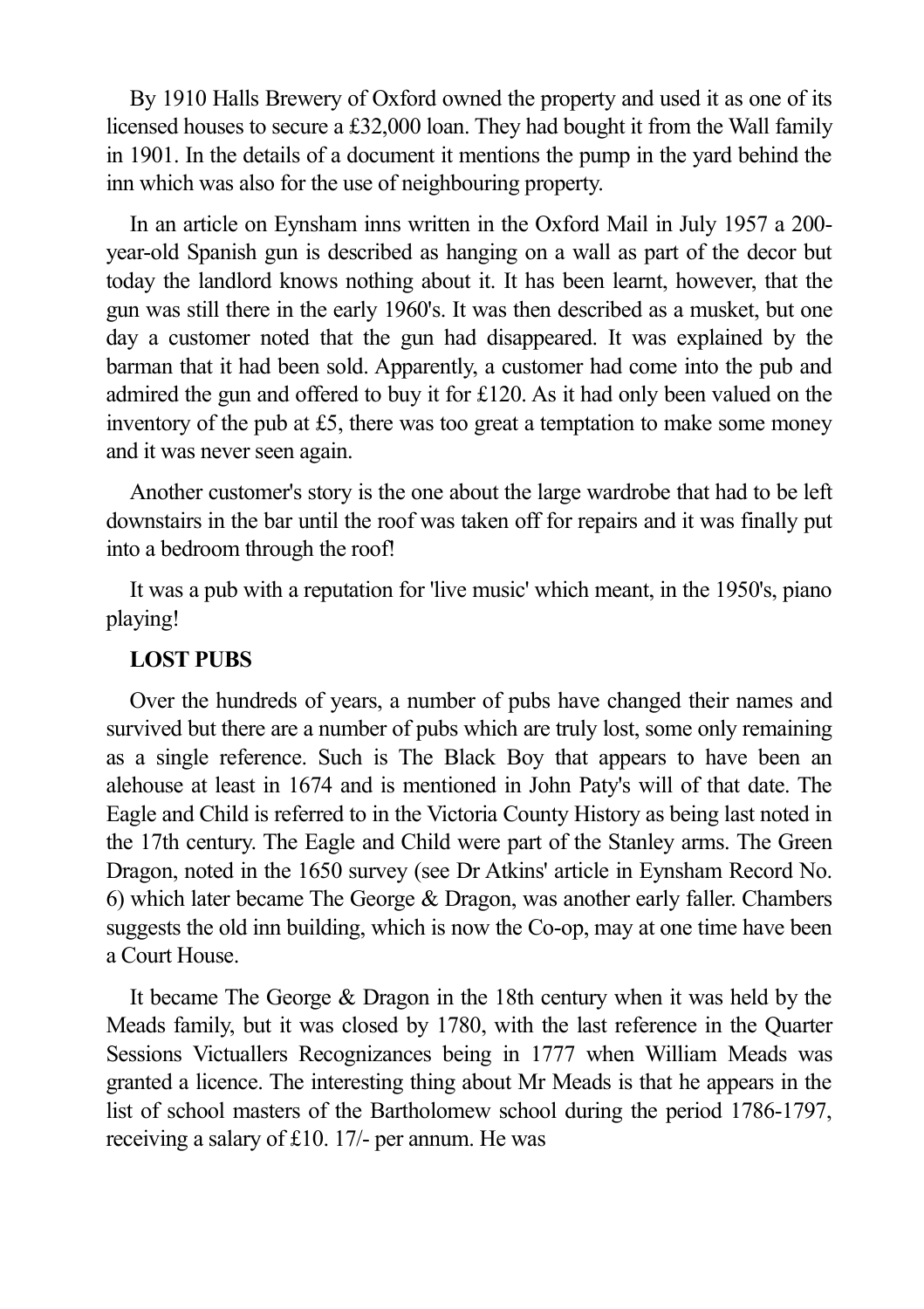also paid one guinea for keeping the vestry book from 1787 to 1788. He died in 1797 at the age of 52.

Another name that came up in the list of schoolmasters was that of James Batten who had a licence for The Red Lion between 1753 and 1759 when he died. He was paid £10. 18 / - per annum from 1752, when he took over from Stephen Day, until 1756.

To obtain recognition as a licensee in the 18th and 19th centuries one was obliged to appear at the Quarter Sessions and to have one's name recorded. An entry would appear in a list of names, sometimes with the name of the inn and sometimes without, by town or village and hundred (a division of a county). Eynsham was in the Wootton Hundred and the following is an example of the statement which would appear before the list of names.

*THE WOOTTON HUNDRED OF OXFORDSHIRE, Be it remembered that on 20th day of September in the year of our Lord 1774 the several persons hereunder written whose names are against the several sums respectively set came before us the Honourable John Mason Esq., Theophilus Leigh, D.D. & James Lamb Esq., J.P. in and for the said County and acting in and against their respective names severally set to be made and levied of their Goods & Chattels, Lands & Tenements respectively to the use of our said Sovereign Lord the King, his heirs & successors if they or any or either of them shall well default in the condition underwritten:-*

*Conditions of the Recognizances are such that if several persons licensed to keep Common Inns & Alehouses for one year from the 29th day of this instant September in the Hundred of Wootton aforesaid in the County of Oxford in the several houses where he or she or they now dwell & shall keep & maintain in good order and rule and shall suffer no disorders or unlawful games to be used in her or their House or Houses in any outhouses gardens or Backsides hereunto belonging during the said term.*

A mystery from the Victuallers Recognizances is that in 1762 a pub called the Windsor Castle appears. The victualler was a John Soden. Its last appearance in the Quarter Sessions books is in 1788. This was an Eynsham pub: but where it was it?

The Plough appears in *Pigot's Directory* in 1842 with a landlord Thomas Swadling. He is the only named landlord found and, in 1854, was also referred to as an ironmonger. In the Parish Registers of Baptisms he appears as Thomas Swadling, victualler from 1829 to 1839. From documents relating to The Maltster & Shovel it seems that he and his wife Mary had moved to Great Haseley by 1861 and there is no further reference to The Plough.

The Maltster & Shovel, or Malt Shovel as it is variously called, had a complicated history of ownership. There is a series of documents in the Oxfordshire Archives relating to this inn dating from 1750 to 1967. The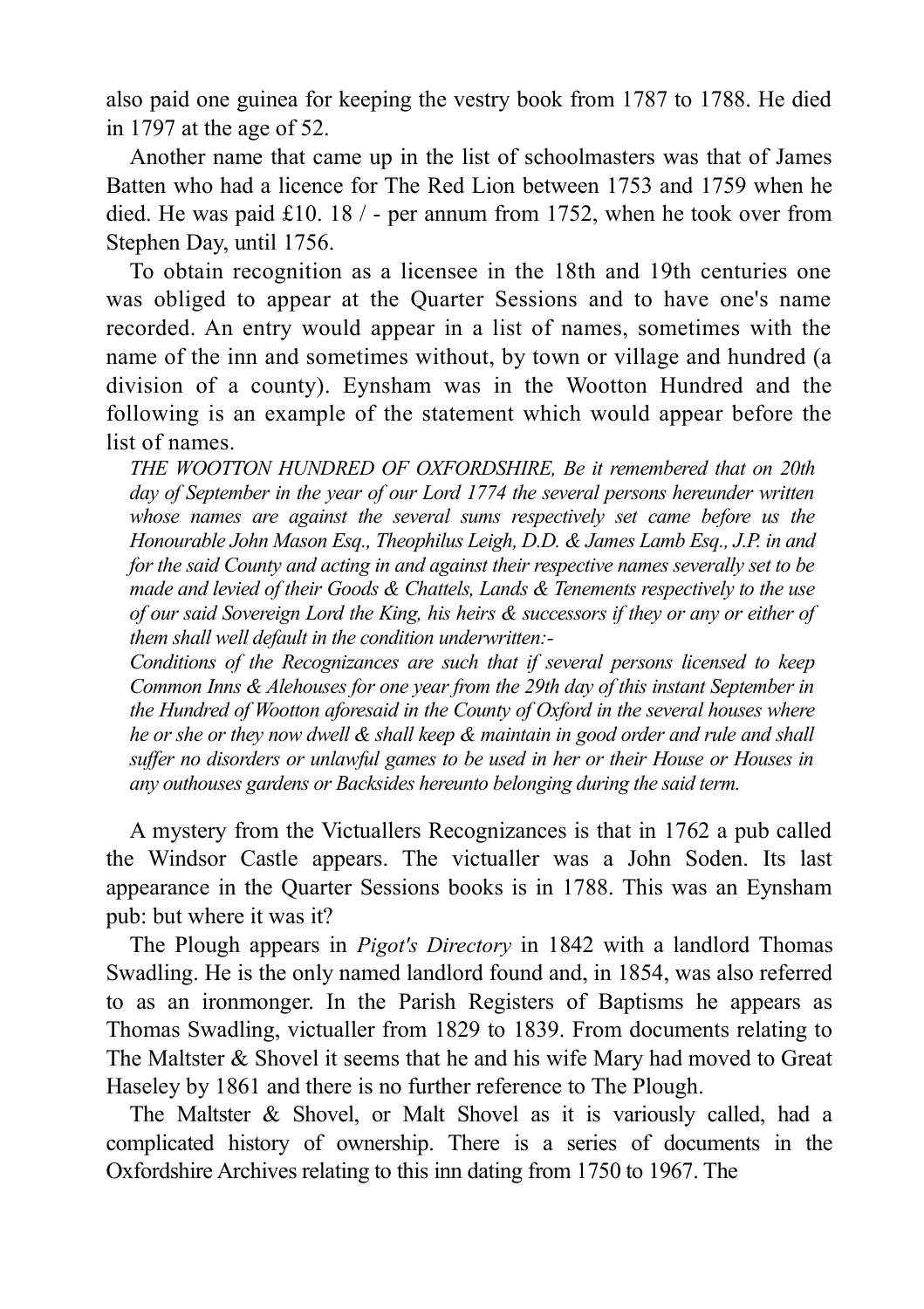

Fig. 6. The Malt Shovel (now a private house) in 2006 (image added later).

most fascinating of these refers to the Ford family who emigrated to Canada in the 1830's.

At one time the property was in the tenure of the Church Wardens and Overseers of the Poor of the Parish having been the property of the Jordan family. In 1771 it came into the hands of Miss Suky Batt, the daughter of Augustine Batt, a Surgeon of Witney. It then passed in trust to Jonathan Ford who was described as a Maltster. In the Victuallers Recognizances he is found receiving a licence from 1774 to 1822. Unfortunately, it is at this date that the Quarter Sessions lists end and apart from wading through all the Petty Sessions and all the Quarter Sessions records there seems no way of tracing who was granted licences.

At about this time came the deregulation of drinking places. In 1830 the duty on beer was abolished. Any ratepayer, on payment of an annual duty of 2 guineas could obtain, direct from the Excise, a licence to sell beer for consumption on or off the premises. Inevitably drunkenness increased with the peak of national convictions occurring in 1876. It is claimed in that year 344 gallons of beer per head was drunk. Alcohol consumption was also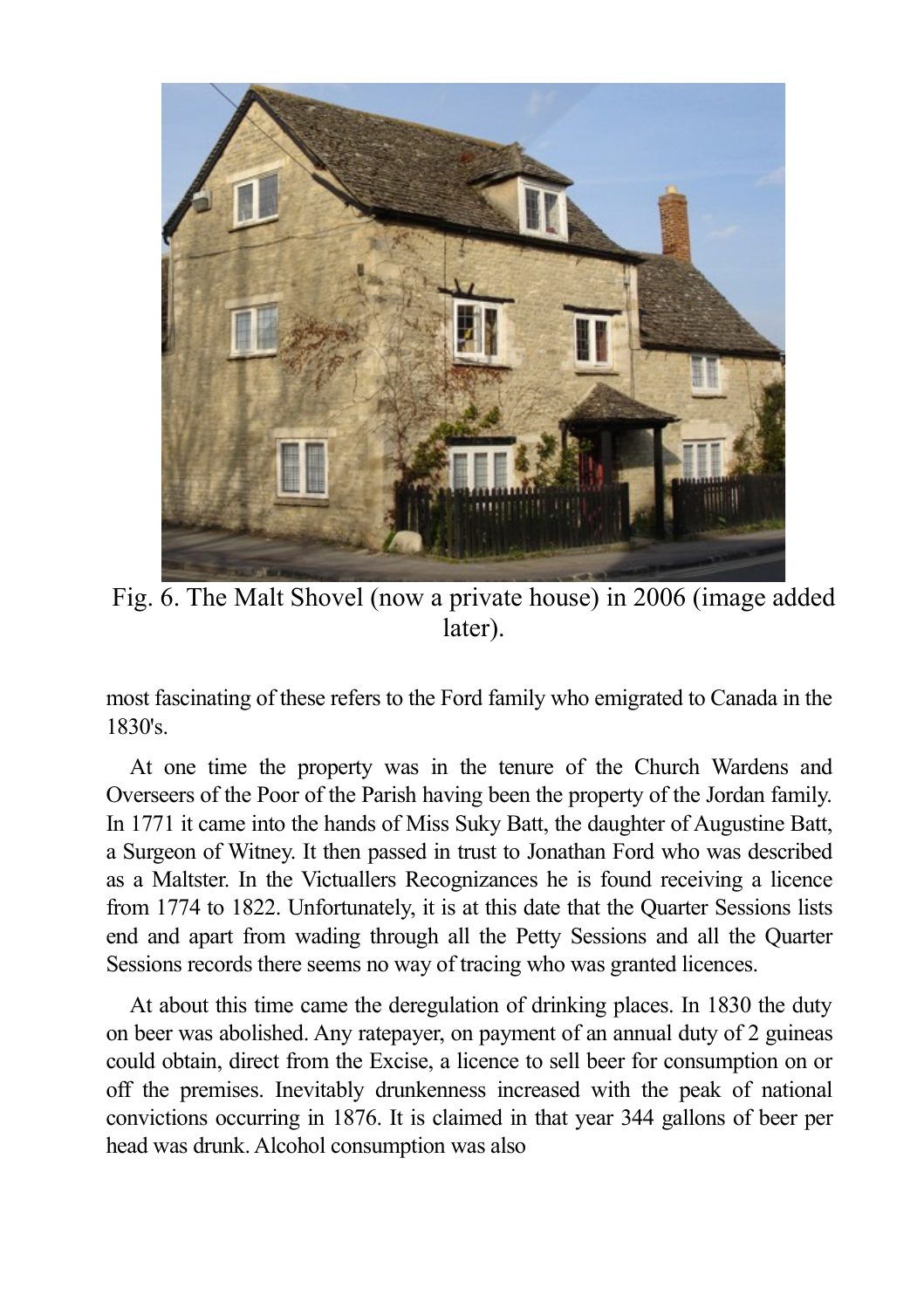made easier in the 1890's by the introduction of bottled beer. Eynsham in the 1870's had its share of drunkenness. In 1873 there were ten cases and in 1876, nine. It was at this time that The British Temperance League (1835), the Band of Hope (1847) and The Salvation Army came into being. Stricter licensing hours were introduced at the time of World War I and things got 'tidied up'.

Among the Malt Shovel documents are statements made as to the authenticity of the signature of one John Ford. First is the declaration made in 1862 by Jeremiah Clarke, described as slater and plasterer living in Acre End Street, who says he knows the signature of John Ford who had worked for him, though it was 27 years ago. The second declaration is made by William James, Schoolmaster of Ensham and 77 years of age in 1862. He states that he had taught John Ford to write as a pupil and recognized the signature!

Part of the Ford family settled in the region of Vancouver and part in the area west of the Niagara in Haldimand County, which is just next to Oxford County and is a very flat area of farming and tobacco growing.

The last of the documents in the collection refers to the part of the property that is now Peaks. If you stepped across Mill Street from The Malt Shovel and walked a few paces you would have been outside The New Inn. In a deed of 1879 the whole property is described as 'The dwellinghouse with shops cellars yards stable coachhouse and other outbuildings situate on the North side of and fronting Mill Street which premises were late in the occupation of Richard Castell Toner deceased and are bounded on the West by the Turnpike Road from Oxford to Witney and on the North by a dwelling house at the same premises and now known as the New Inn.'

Mr Charles Yateman had the licence of this inn from 1872 until1883 when it was transferred to Mr E. Harris. At the end of the last century and the beginning of this one Bob Buckingham was landlord and was remembered by Jim Evans. In 1917 a report in the *Oxford Times* dated 9 June tells us that a school dinner kitchen was opened in Eynsham at The New Inn by the War Savings Committee, and that on the first day 20 children were given mashed potatoes, stewed peas and gravy, price 2d. This apparently made an estimated saving of 1 loaf of bread per child per week! It was not reported if they got anything to drink.

Just around the corner and along a bit you came to The Fountain. It first occurs in the Directories in 1864 with Frederick Wilkins as landlord but in 1869 Charles Buckingham took over. In 1873 he was charged with allowing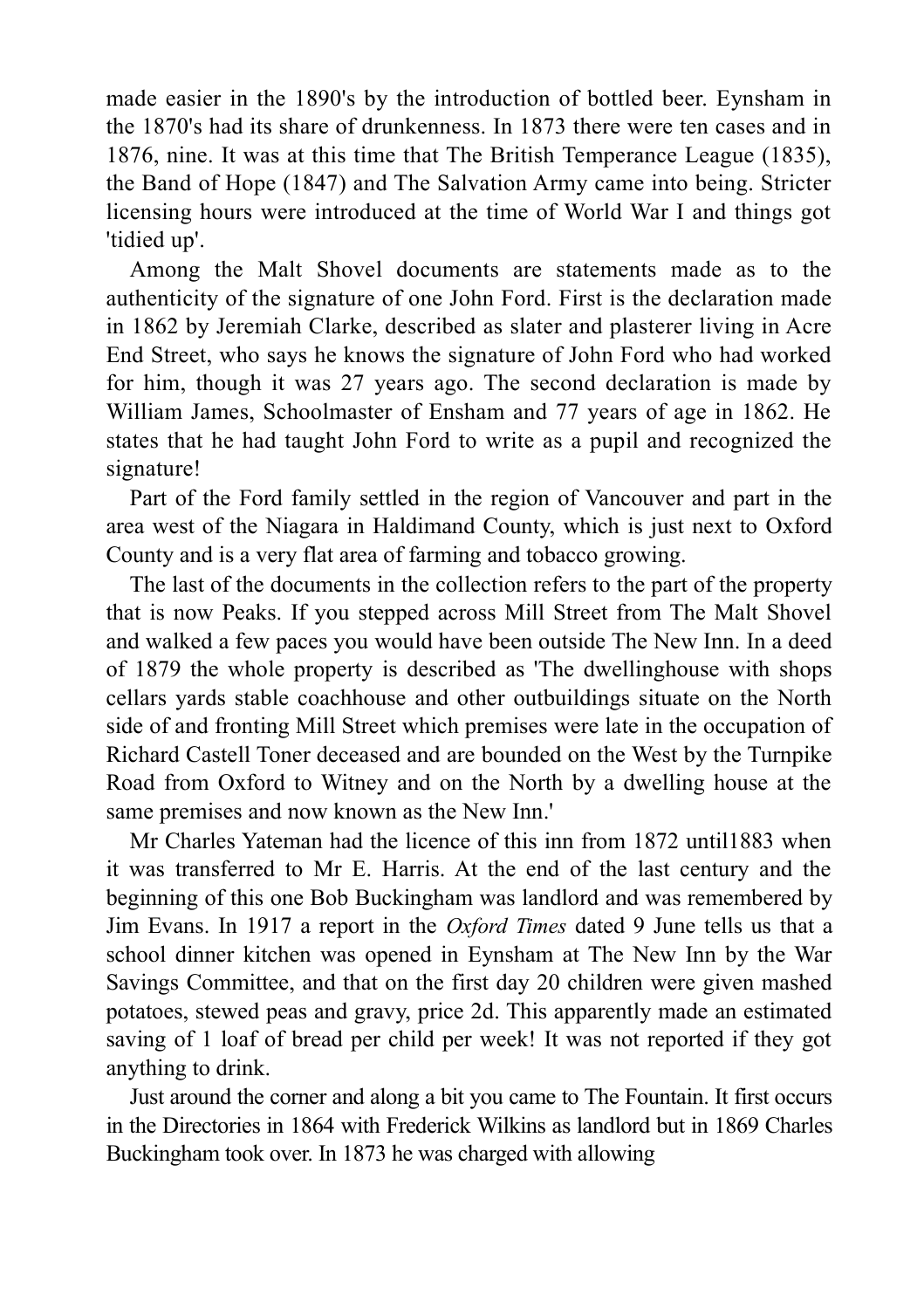a John Buckingham to be drunk and quarrelsome on his licensed premises and was fined £2. 1 /6. In 1883 Edwin White took over the licence. Mr W H Goodwin had applied to take it on but his application was refused on the grounds that he was not a fit person to hold a licence.

After Mr White came a Mr Griffin, and then Albert Wall who was described as a shopkeeper. Mr Tom Harris, talking about his memories in 1995, said 'the Fountain is the house in Crown Crescent with the big 'ol window. That used to be my Uncle's. He used to be a fishmonger, a fruiterer and a landlord. They used to drink the beer themselves. Out the back was toilets and all that old fashioned tackle. My Dad's sister married Sam Buck.'

As shown in the article 'The Railway Comes to Eynsham', in Eynsham Record No 5, The Britannia was probably built by the brewer James Gibbons about 1845 and the first landlord found in the Directories for 1847 was described as beer retailer and baker. John Harwood was followed at The Britannia by his wife Sophia and then a Mr John Wright took over until sometime in the late 1860's.

The first reference in the Directories to The Railway Inn has Mr Charles Yateman as landlord, who in 1871 moved into The New Inn.

The turnover of landlords seemed to be quite rapid and we have noted a number of 'disturbances' at the inn including the gatecrashing of a dance in 1883 by two men who used 'disgusting language and were violent'. However, a Mr Oliver Browne did give a series of talks there in 1879 on the Second Coming of Christ. In Mollie Harris's book From Acre End Dorothy Aldridge tells about the time when her family took over the inn in 1887.

The Oddfellows Lodge removed to the Swan for their meetings in 1890 but in 1903 the Eynsham Young Men's Social Club met there. Mr Frank Sawyer was their Secretary.

In 1912 the Gibbons family sold the inn to Hall's Brewery. The main beneficiary of the sale seems to have been Miss Ann Ruth Gibbons. She was described as an invalid and died in 1915 aged 55. Now the property has been turned into flats.

Not long before the conversion of the property the building was damaged by fire. On a very hot day in the summer of 1976 a large load of hay was passing along Acre End Street. Just as it was about to turn into Station Road the hay burst into flames - a form of spontaneous combustion. Besides the Railway Inn, the cottage nearby, Janty's and the chemist's shop were all damaged. Fortunately noone was seriously hurt.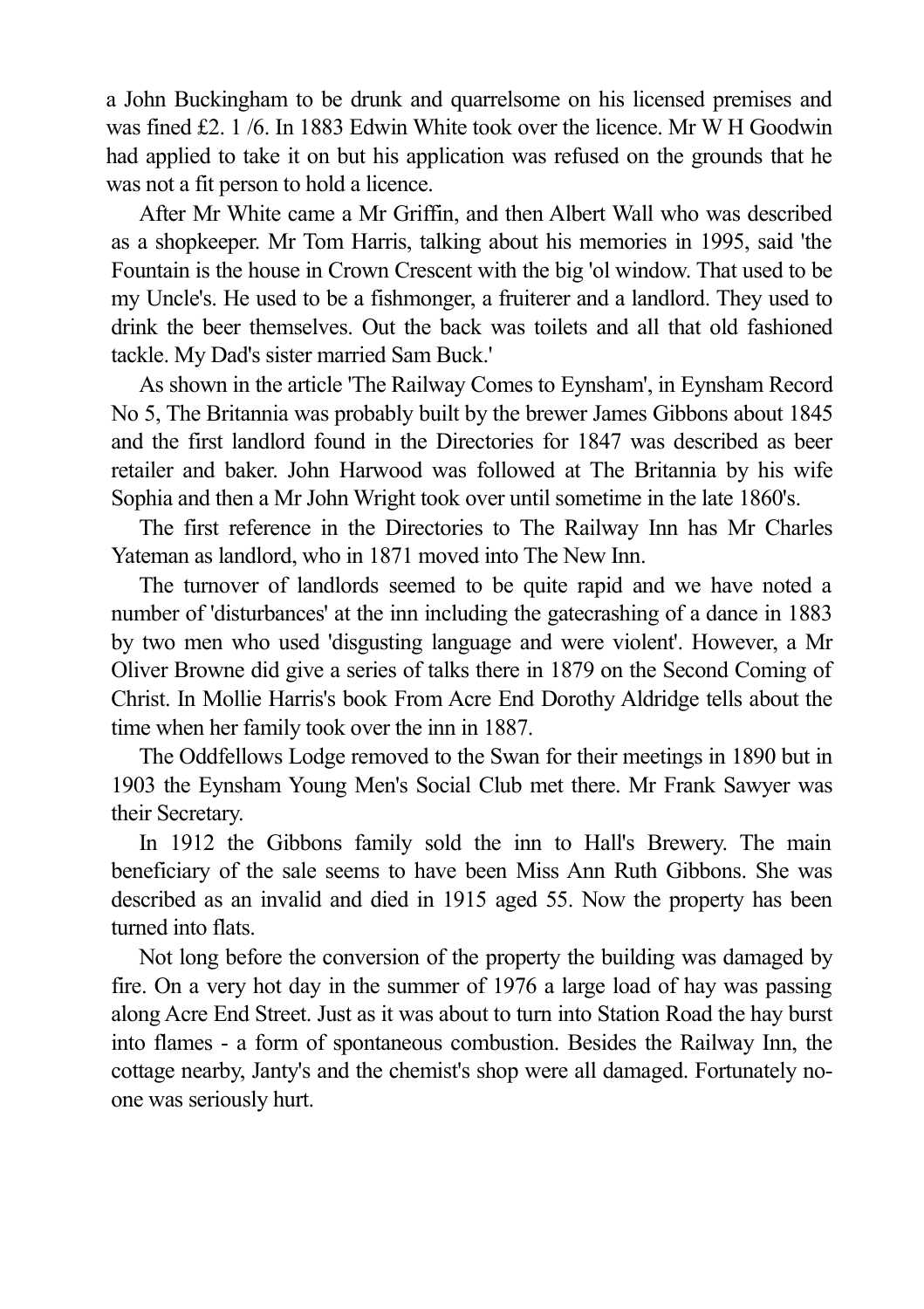Fig. 7. Fire in Acre End Street, August 1976. (Photograph taken by Mr T. Woodman.)

Miss Ann Gibbons' address on documents relating to The Railway was given as 'Lynwood', High Street, Eynsham which brings us to another lost pub. The Royal William was probably established in the 1830's. In the Post Office Directory of 1847 Charles Cantell was described as bacon curer and beer retailer. In fact during the 1850's a whole tribe of Cantell's lived at the inn and in Columbia Terrace, one being a tailor & woollen draper and another being the Relieving Officer for Eynsham and District.

In the 1870's the inn was taken over by the King family and its name changed to The King's Arms. It has been said that it was once an inn used by highwaymen who used to leave their horses with the saddler and blacksmith across the road while they had a drink. The house is also said to be haunted. We tend to think of highwaymen as being in the 18th century, so could this have been the Windsor Castle before it was The Royal William?

We also found another 'Royal' pub that appeared and disappeared quite quickly in the Directories. In the 1864 Post Office Directory a public house called The Royal Albert is mentioned. The landlord was Charles Augustus Goodwin who is also described as Brewer of the Crown Brewery. There is one further mention of this pub in an 1868 directory.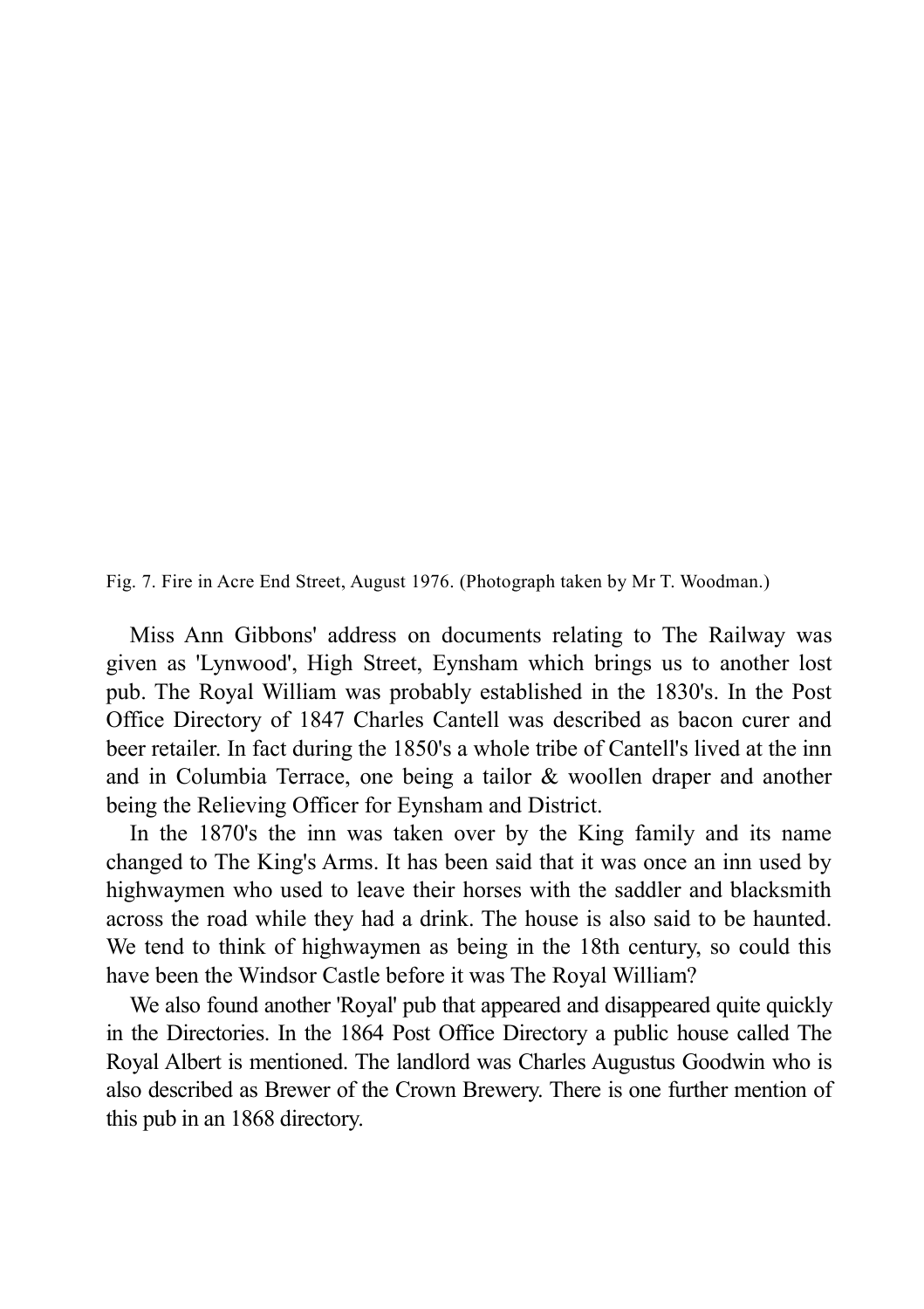Another mystery is The Crown. This appears in issues of Jackson's Oxford Journal of 1785 and 1786 where a freehold house known as the Sign of the Crown and let to Elizabeth Smith with some of her furniture, is being offered for sale. Nothing further is heard of The Crown until 1850 when the landlord is described as John Cox beer retailer in Abbey street. In the 1851 census a John Cox aged 44 appears as cordwainer and in the 1861 the same John Cox now apparently aged 59 is described as gamekeeper. In the Parish Register he was baptized in 1805 and at the birth of his third son in 1861 he is described as publican. A man of many parts! As at that time what is now known as Lombard Street was called Abbey Street, and given the position in which the Cox establishment appears in the census, we wondered whether this was an earlier name for The Jolly Sportsman. The last date we have for The Crown is 1868.

The Board Hotel had belonged to the Gibbons family who had their own Brewery on the site of 33 High Street. The Co-operative Society's old deed Register reveals that in January 1842 the property belonged to Mr James Gibbons. In November 1879 it passed to Mrs C. Gibbons. It passed to Mr E J Gibbons in 1929. Mrs Clifton went to work for Mr Gibbons when she left school, 66 years ago, when she was 14. In those days, she tells us,

 $u - 14$ 45 Dond Solel Erneham (Freehold)  $645$ Aftantonint of helenare the bibliotome of the factor of the factor of the factor of the factor of the factor of the factor of the factor of the factor of the factor of the factor of the factor of the factor of the factor o harges. (3)<br>halutory Declaration MV & Gattons 14.5. 45

Fig. 8. Extract from the Co-operative Society's old Deed Register.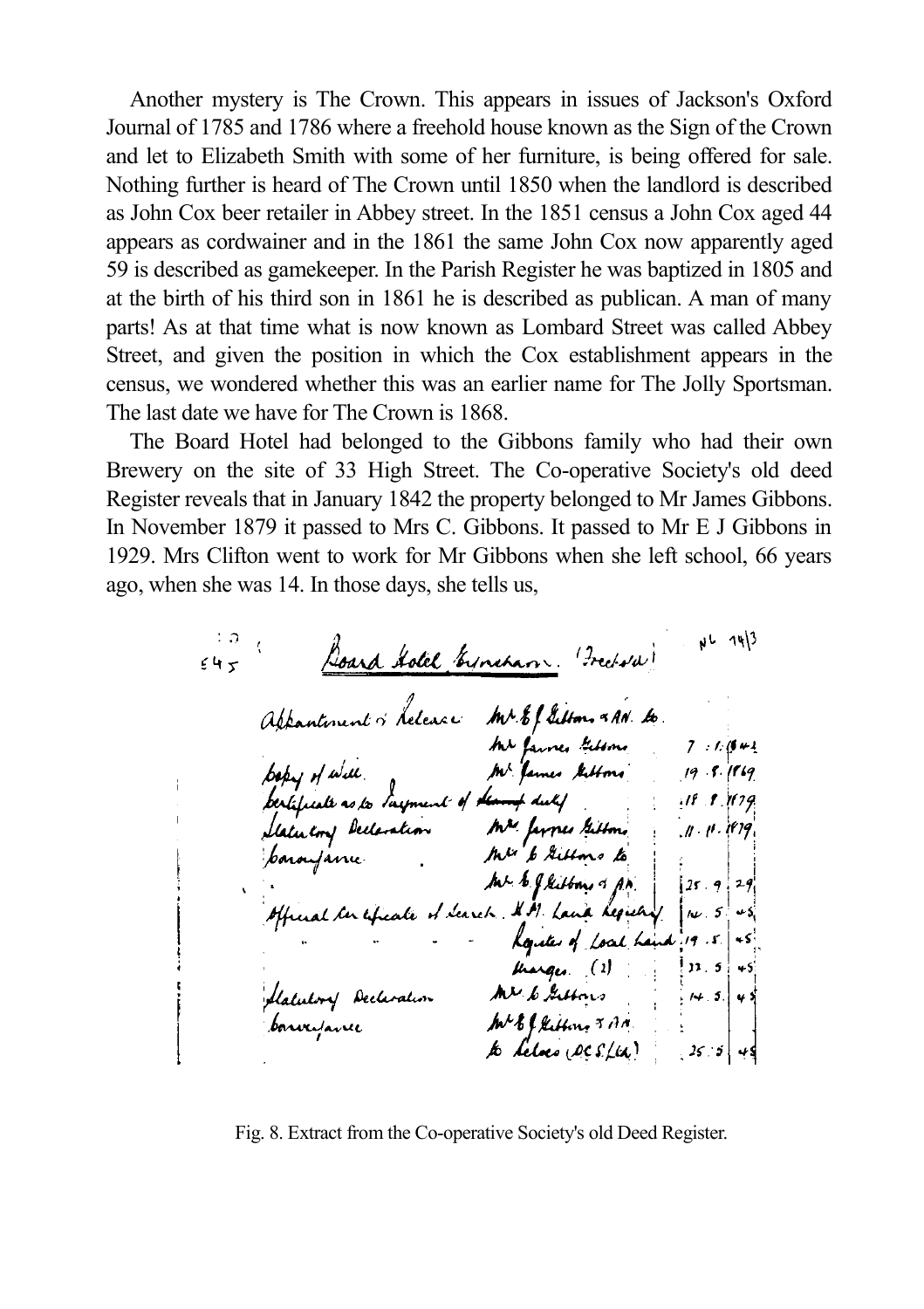you went in the front into the grocery shop and the door on the right opened into the Bar. The Gibbons family eventually sold The Board to the Cooperative Society in 1945.

The Society operated the Board Hotel as a public house but despite the inclusion of the word 'hotel' in the name never offered any accommodation. The property was sold to Mr Kenneth Cope, the well-known actor, in December 1979. It has been a restaurant since under the names of 'The Epicure', 'Lombard's' and now 'Baker's', the chef being Mr Philip Baker.

#### **THE TALBOT**

So far attention has been concentrated on the inns within the centre of Eynsham but we should not forget two that were particularly created for the convenience of travellers.

In Good History No. 1, Michelle Winter, daughter of the then landlord, recounted some of the history of The Talbot, which from about 1774 until the beginning of the 1830's was believed to have been known as The Horse & Jockey. The Victoria County History claims that the name of The Talbot was adopted after the closure of another now untraceable inn. Looking into



Fig. 9. The Talbot Inn © Arkells (image added later)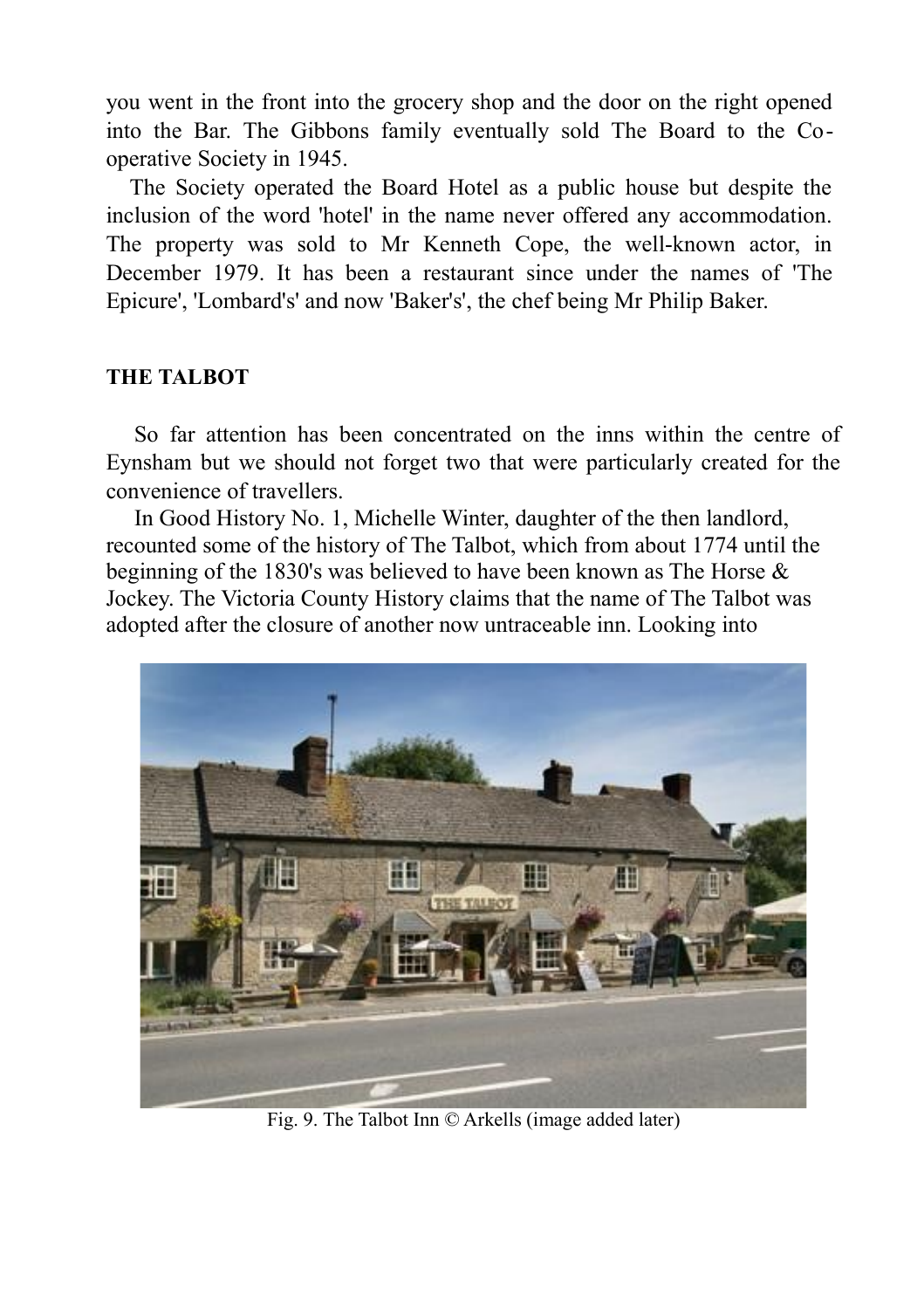this further it was found that the Horse & Jockey and the Talbot appear in directories at the same time. In 1842 according to *Pigot's Directory* of Oxfordshire Edwin Willis was landlord of The Talbot and Philip Scholey landlord of the Horse & Jockey. It is now believed that the present inn changed its name about 1844 while Philip Scholey was landlord.

The inn's importance to the wharf and the men who used it seems clear. In fact, it was sometimes known just as The Wharf Inn. At the end of the 19th century it was owned by The Oxford Canal Co. who were obviously very rigorous about the conditions under which they leased the property. In 1898 it was leased for a yearly rent of £35 to be paid quarterly and the lessees were to spend at least £200 in alterations and repairs and specific details were given as to how this should be done.

*'Every fifth year the lessee to paint all inside wood, ironwork and all other work usually painted and belonging to said premises and additions and improvements which shall be made or added thereto with proper oil colours in a workmanlike manner and also whenever necessary will repaper such parts of the said premises as require to be papered and wash whiten and colour such parts thereof as require to be whitened or coloured and all the said premises so repaired cleaned painted & kept as aforesaid together with all additions & improvements as shall be made thereto will at expiration of said term be delivered up to Lessors. Also lessors Agents to be allowed access to inspect & that Lessees will not assign present lease (excep*t to Halls, Ox ford Brewery Ltd) without consent in writing of Lessors.'

Any tenant was only to deal in and sell coal and other articles that had been conveyed by Canal & River on the wharf and they were to be responsible for the fair use of the wharf and weighbridge. They were also responsible for attending to the weir and the locking and unlocking of the wharf gate. There was to be no change of use of the premises. If there should be any breach of the licence the owners took no responsibility and would demand financial compensation.

#### **THE EVENLODE**

The motor car brought a new hostelry to the village, the roadhouse, The Evenlode. In 1957 it was another of the Eynsham inns featured in an article in the Oxford Mail. The proprietor at that time was Mr Arthur H. Lowe, who prided himself on his excellent food and wine. The decor aimed to give a feeling of luxury, comfort and solidity. Mr Lowe provided 'all meals from breakfast till after theatre supper'. He listed among the guests the Wasps Rugger team; the Australian cricketers; the Gloucestershire bowling team; the Heythrop Hunt, who held two invitation meets there; the Christ Church Beagles and parents of boys and girls at school in Oxford and Cheltenham.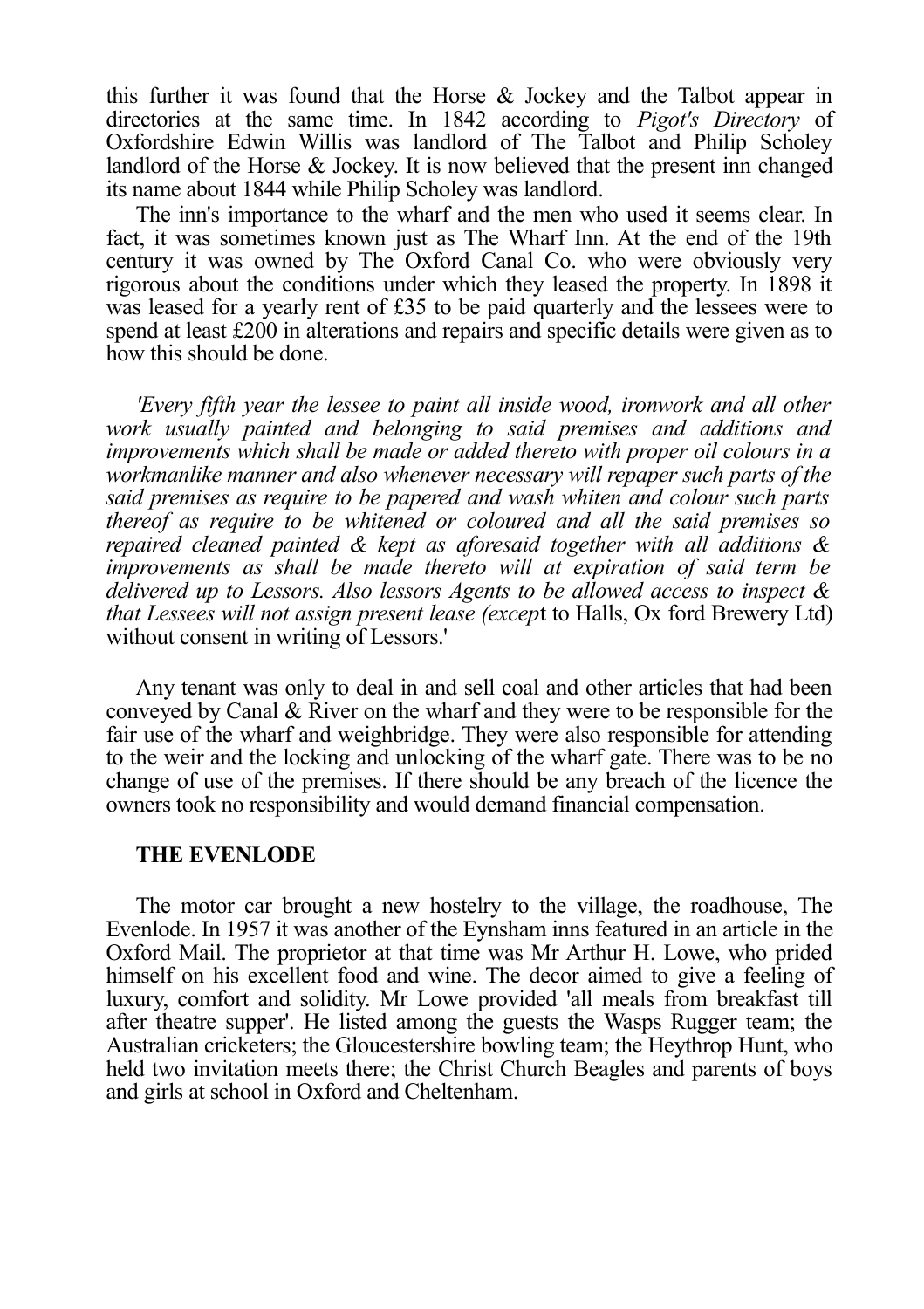

Fig. 10. The Evenlode (drawing by D. S. Richards).

In the 19th century the land on which The Evenlode is now built was owned by Charles Cantell Junior, son of the landlord of The King William inn. The Cantell family then sold the land to the Hedges family who eventually sold the land to Mr John Knox Biggers. The size of the land sold was roughly 25 acres. Mr Biggers got an application for an official search to make sure there were no reasons for not building on the land. Nothing was found to stop them building so the land was sold to the Hill Brothers who were builders and contractors with an office in Witney Road, Eynsham. Once built, the roadhouse was sold on to H. & G. Simmonds Ltd, Brewers of Reading on 28th March 1935. It is now owned by the Beefeater Group.

There is, for the time being, one other mystery. In a collection of wills and inventories relating to Eynsham are the inventories of two innkeepers, William Greenaway and his son Charles, who lived at the end of the 17th century. Unfortunately, there is no name given to their inn. However, from one particular reference in the inventory made of William Greenaway's